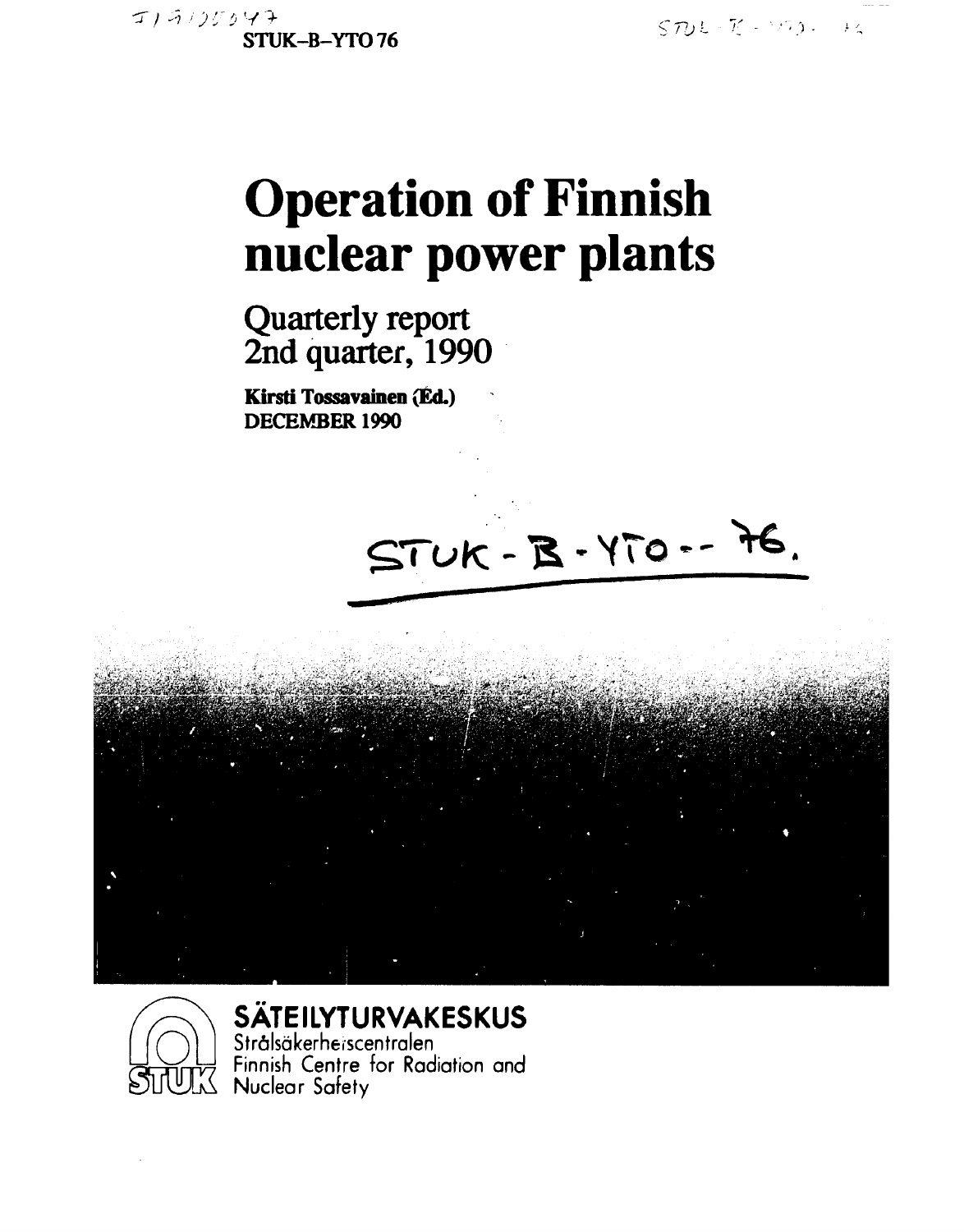**STUK-B-YT076 "DECEMBER 1990** 

# **Operation of Finnish nuclear power plants**

Quarterly report 2nd quarter, 1990

**Kirsti Tossavainen (Ed.) Department of Nuclear Safety** 

FINNISH CENTRE FOR RADIATION AND NUCLEAR SAFETY P.O.BOX 268 SF-00101 HELSINKI Finland Tel.+358 070821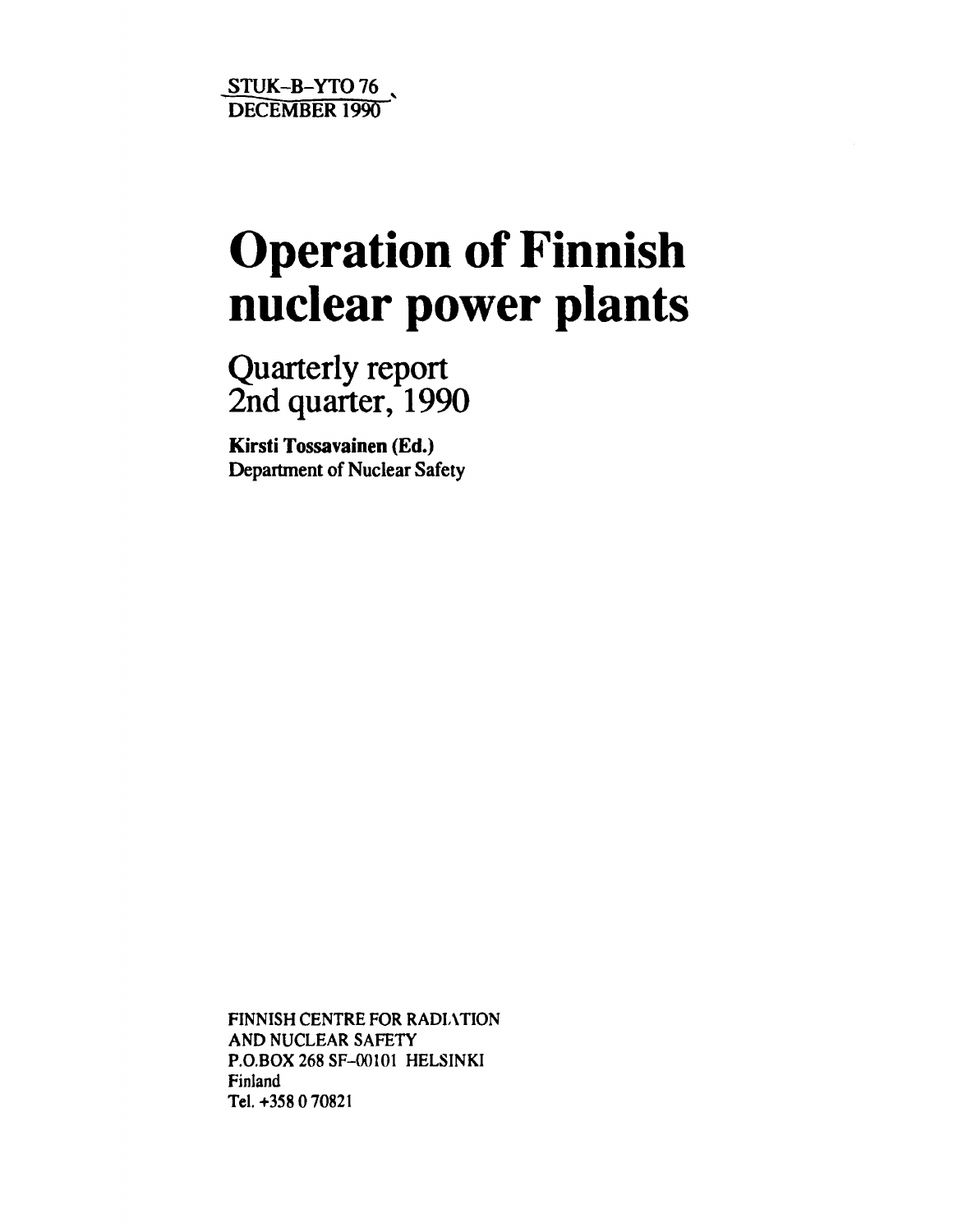**ISBN 951-47-4217-6 iSSN 0781-2884** 

**The Finnish Government Printing Centre Helsinki**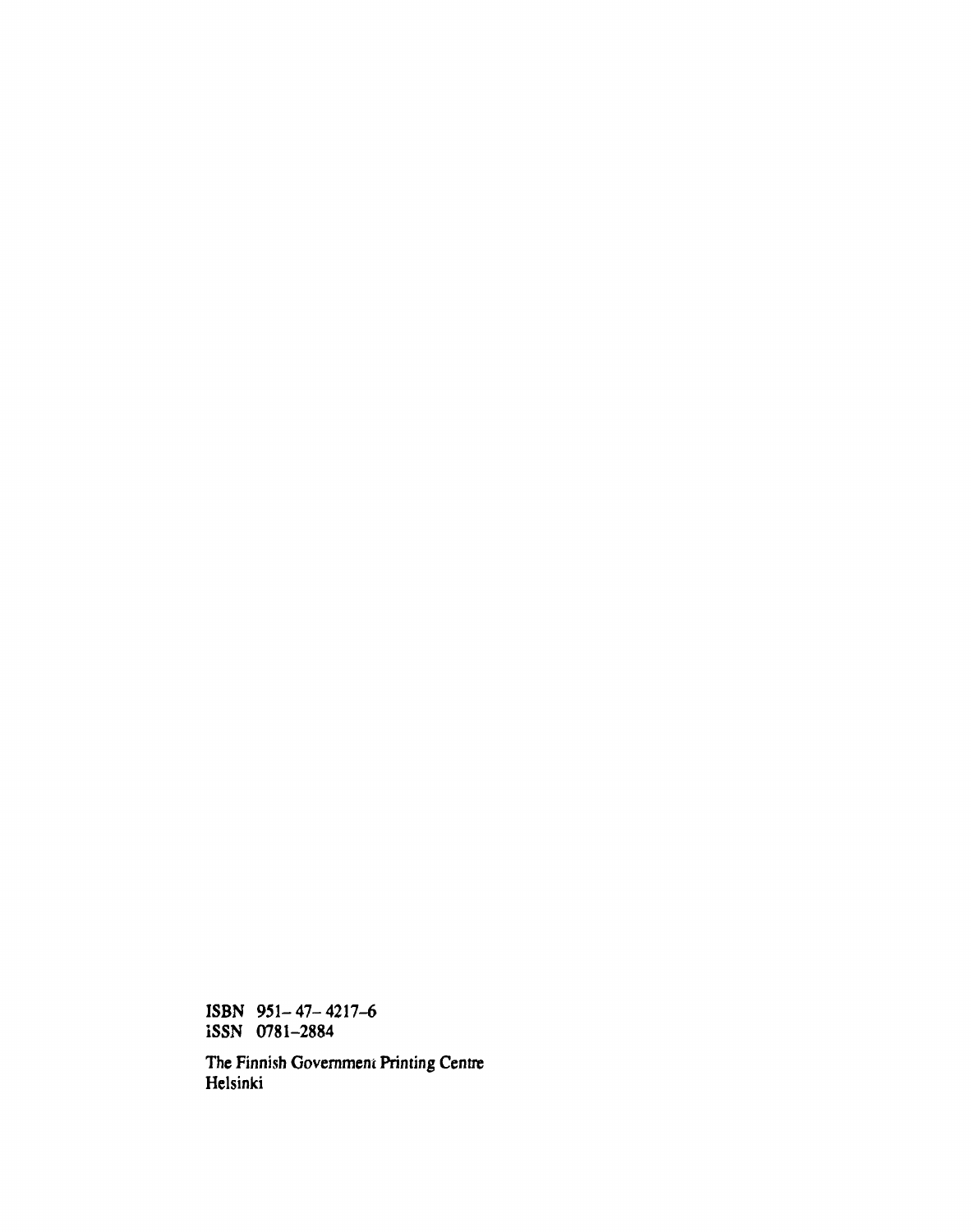*TOSSAVAINEN, Kirsti (ed.). Operation of Finnish Nuclear Power Plants. Quarterly Report, 2nd Quarter, 1990. STUK-B-YTO 76, Helsinki 1990.26 pp.* **+** *Appendices 2 pp.* 

| <b>ISBN</b> | $951 - 47 - 4217 - 6$ |
|-------------|-----------------------|
| ISSN        | 0781-2884             |

**Index terms PWR type reactors, BWR type reactors, NPP operating experience** 

# **ABSTRACT**

**In the Quarterly Reports on the operation of the Finnish nuclear power plants such events and observations are described relating to nuclear and radiation safety which the Finnish Centre for Radiation and Nuclear Safety considers safety significant. Also other events of general interest are reported. The report includes also a summary of the radiation safety of the plants' workers and the environment, as well as tabulated data on the production and load factors of the plants.** 

**During the second quarter of 1990 the Finnish nuclear power plant units Loviisa 1 and 2 and TVOI and II**  were in commercial operation for most of the time. The feedwater pipe rur ture at Loviisa 1 and the resulting **inspections and repairs at both Loviisa plant units brought about an outage the overall duration of which was 32 days. The annual maintenance outages of time TVO plant units were arranged during the report period and their combined duration was 31.5 days. Nuclear electricity accounted for 35.3 % of the total Finnish electricity production during this quarter. The load factor average of the nuclear power plant units was 83.0%.** 

**Three events occurred during the report period which are classifed as Level 1 on the International Nuclear Event Scale: feedwater pipe rupture at Loviisa 1, control rod withdrawal at TVO I in a test during an outage when the hydraulic scram system was rendered inoperable and erroneous fuel bundle transfers during control rod drives maintenance at TVO II.** 

**Other events during this quarter are classified as Level Zero (Below Scale) on the international Nuclear Event Scale.** 

**Occupational radiation doses and external releases of radioactivity were considerably below authorised limits. Only small amounts of nuclides originating in nuclear power plants were detected in samples taken in the vicinity of nuclear power plants.**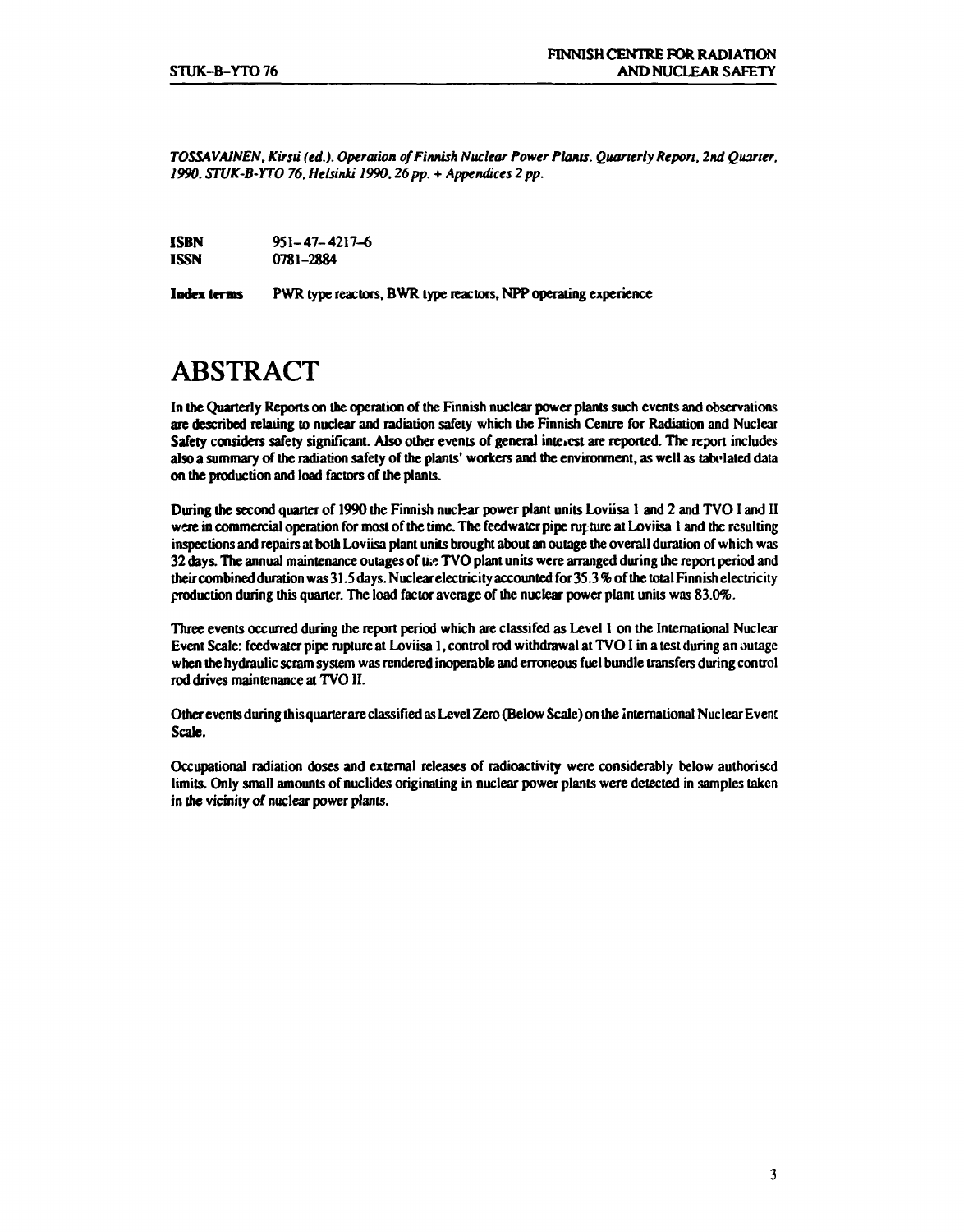# **CONTENTS**

**ABSTRACT** 

**page** 

| 1           |     | <b>INTRODUCTION</b>     |                                                                                   | 5             |
|-------------|-----|-------------------------|-----------------------------------------------------------------------------------|---------------|
| 2           |     |                         | OPERATION OF NUCLEAR POWER PLANTS IN APRIL-JUNE 1990                              | 6             |
|             | 2.1 | Production data         |                                                                                   | 6             |
|             | 2.2 | Loviisa 1               |                                                                                   | 10            |
|             |     | 2.2.1                   | Outage due to a feedwater pipe rupture                                            | 10            |
|             | 2.3 | Loviisa 2               |                                                                                   | 10            |
|             |     | 2.3.1                   | Cold shutdown for inspecting feedwater system piping                              | 10            |
|             | 2.4 | <b>TVOI</b><br>2.4.1    |                                                                                   | 10            |
|             |     | 2.4.2                   | Hot shutdown on May Day due to less demand for electricity<br>Annual main: enance | 10<br>10      |
|             |     | 2.4.3                   | Hot shutdown due to less demand for electricity                                   | 11            |
|             | 2.5 | <b>TVO II</b>           |                                                                                   | $\mathbf{11}$ |
|             |     | 2.5.1                   | Annual maintenance                                                                | $\mathbf{11}$ |
|             |     |                         |                                                                                   |               |
| 3           |     |                         | EVENTS AND OBSERVATIONS AT EACH PLANT UNIT                                        | 12            |
|             | 3.1 | Loviisa 1               |                                                                                   | 12            |
|             |     | 3.1.1                   | Jamming open of two service water system check valves                             | 12            |
|             |     | 3.1.2                   | Feedwater pipe rupture                                                            | 13            |
|             |     | 3.1.3                   | Closing of emergency feedwater lines when steam generator                         |               |
|             |     |                         | control valve fails                                                               | 15            |
|             | 3.2 | Loviisa 2               |                                                                                   | 16            |
|             |     | 3.2.1                   | Inspection of feedwater system piping                                             | 16            |
|             | 3.3 | <b>TVOI</b>             |                                                                                   | 17            |
|             |     | 3.3.1                   | Fuel cladding leak                                                                | 17            |
|             |     | 3.3.2                   | Trip test of the screw shutdown circuit with the hydraulic scram                  |               |
|             |     |                         | system rendered inoperable                                                        | 17            |
|             | 3.4 | <b>TVO II</b>           |                                                                                   | 19            |
|             |     | 3.4.1                   | Erroneous fuel transfers during servicing of control rod drives                   | 19            |
|             |     | 3.4.2                   | Cases of mild occupational contamination                                          | 20            |
|             |     | 3.4.3                   | Radioactive metal particle gets in the eye of a worker                            | 20            |
| 4           |     | <b>RADIATION SAFETY</b> |                                                                                   | 22            |
|             | 4.1 |                         | Criteria of occupational radiation protection                                     | 22            |
|             | 4.2 |                         | Individual occupational radiation doses                                           | 22            |
|             | 4.3 |                         | Collective occupational radiation exposure                                        | 22            |
|             | 4,4 |                         | Releases and radiation doses in the environment                                   | 23            |
|             | 4.5 |                         | Radioactivity of environmental samples                                            | 25            |
| 5           |     |                         | OTHER MATTERS RELATING TO THE USE OF NUCLEAR ENERGY                               | 26            |
|             |     | Nothing reportable.     |                                                                                   |               |
| Appendix 1: |     |                         | Regulatory control of nuclear facilities                                          | 27            |
| Appendix 2: |     | Plant data              |                                                                                   | 28            |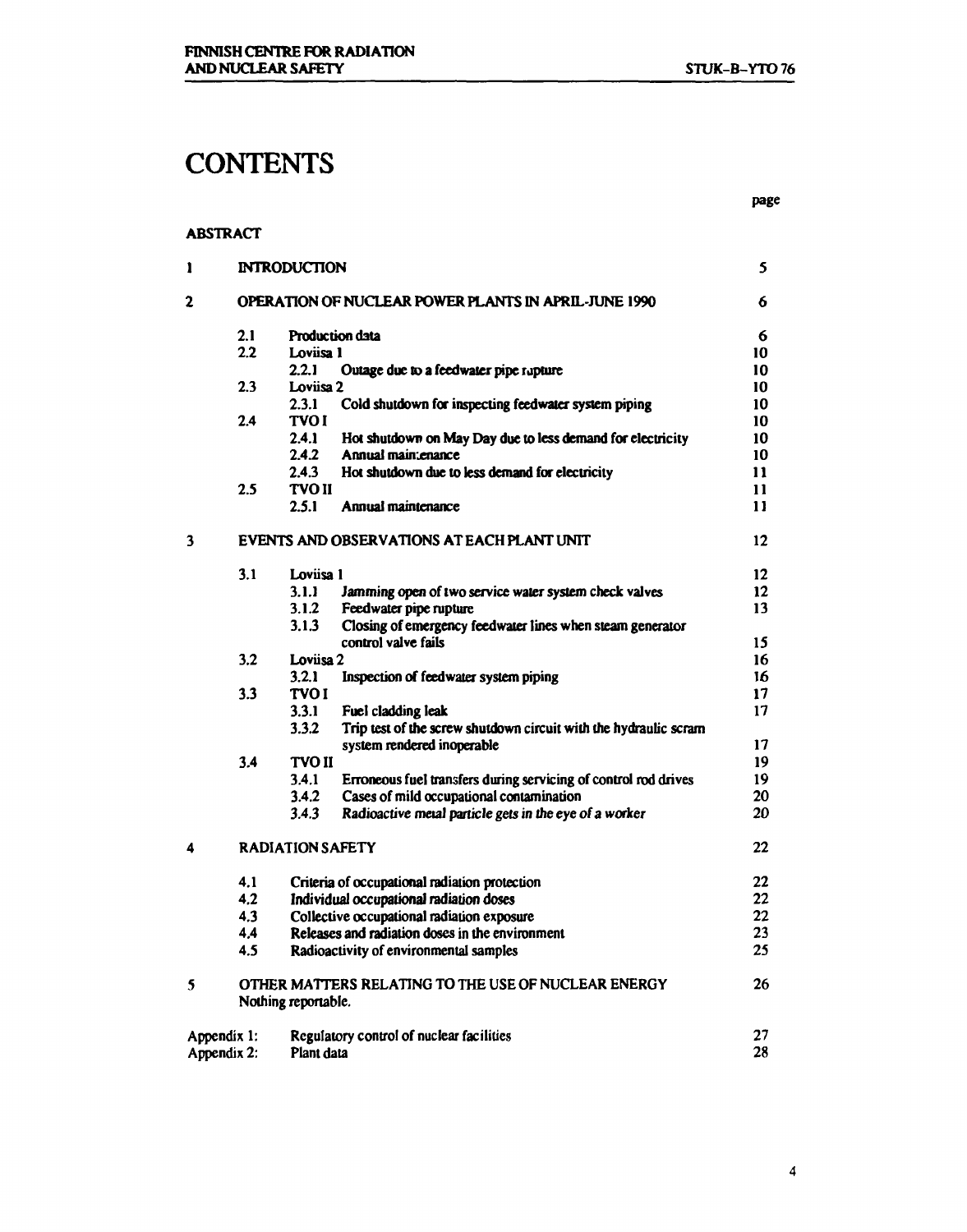# **1 INTRODUCTION**

**As prescribed by the Nuclear Energy Act (990/87), regulatory control of the safety of the use of nuclear energy rests with the Finnish Centre for Radiation and Nuclear Safety. The functions of the Finnish Centre for Radiation and Nuclear Safety include also regulatory control of physical protection, emergency preparedness and nuclear material safeguards. The scope of regulatory control related to nuclear power plants is specified in Appendix 1. General information relating to the Finnish nuclear power plants is presented in A, pendix 2.** 

**The Finnish Centre for Radiation and Nuclear Safety publishes a quarterly report on the operation of Finnish nuclear power plants. The report on the last quarter**  **also contains a summary of the information reported during the year in question. The report is based on the information reported to the Finnish Centre for Radiation and Nuclear Safety by the power companies and the observations made by the Finnish Centre for Radiation and Nuclear Safety during regulatory control and inspections. The events and observations described in the report are classified according to the**  International Nuclear Event Scale which is currently **undergoing a trial period.** 

**In addition to event descriptions, the report contains a summary of the radiation safety of nuclear power plant workers and the environment and tabulated data on the production and load factors of nuclear power plants.**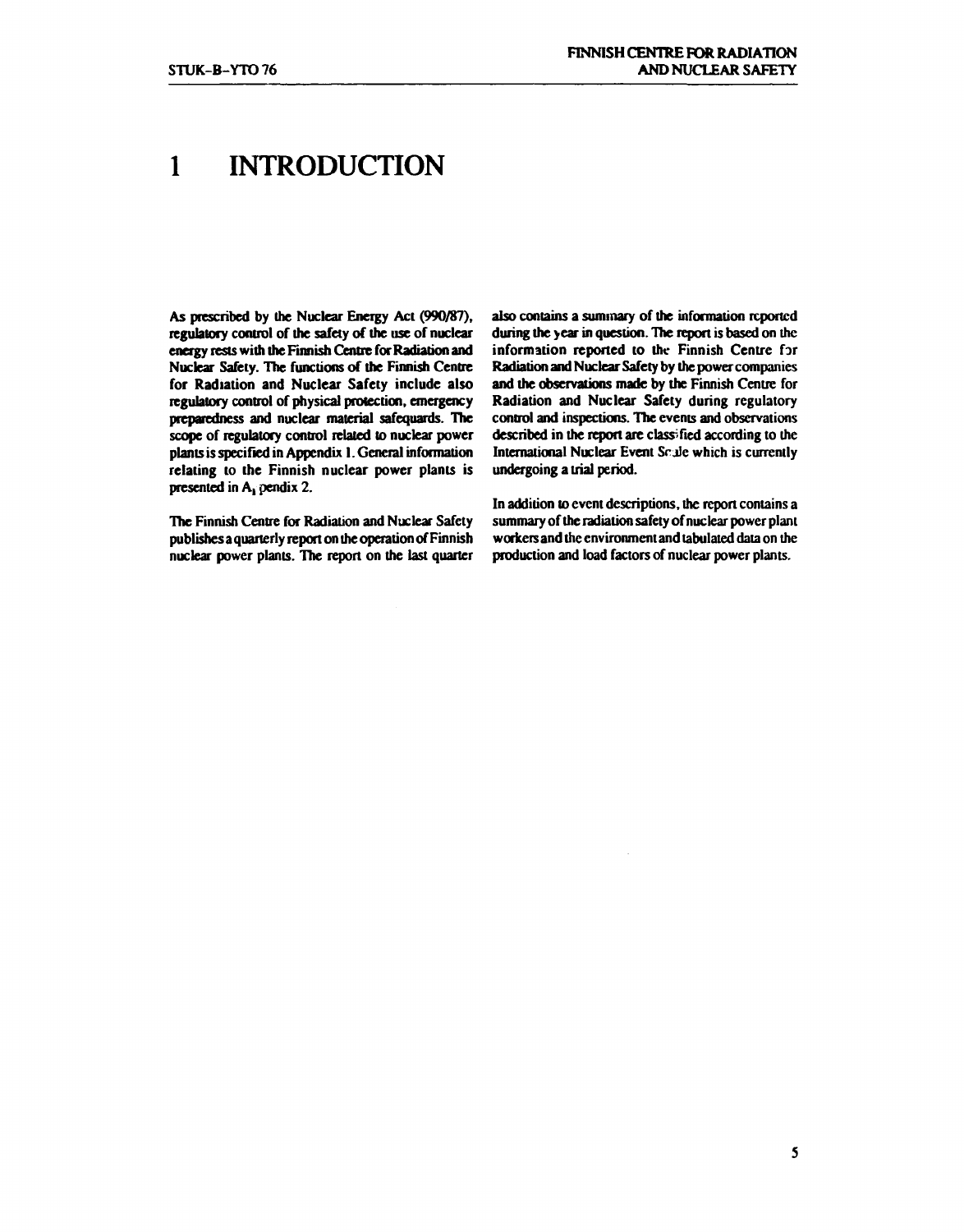### **OPERATION OF NUCLEAR POWER**   $\overline{2}$ **PLANTS IN APRIL-JUNE 1990**

*Finnish nuclear power plants were in commercial operation for the most part of the 2nd quarter of 1990. Inspections and repairs due to a feedwater pipe rupture at Loviisa I brought about an outage at the Loviisa plants which lasted 32 days. The TVO plant units were off the grid for a combined 31J days owing to annual outages. Furthermore, TVO I was disconnected from the national grid for three days due to less demand for electricity.* 

# **2.1 Production data**

Nuclear electricity accounted for 35.3 % of the total amount of electricity generated in Finland during this quarter. The load factor average of the plant units was

83.0 *%.* Production and availability figures are presented in more detail in Tables I and II.

Power diagrams describing electricity generation at the plant units and summaries of power reductions arc presented in Figures  $I - 4$ .

|                         | <b>Electricity production</b><br>(gross, TWI) |                                                                      | <b>Availability</b><br>factor $(\%)$ |                              | Load<br>factor $(\%)$            |                              |
|-------------------------|-----------------------------------------------|----------------------------------------------------------------------|--------------------------------------|------------------------------|----------------------------------|------------------------------|
|                         | <b>Second</b><br>quarter<br>1990              | From<br>beginning<br>of 1990                                         | <b>Second</b><br>quarter<br>1990     | From<br>beginning<br>of 1990 | <b>Second</b><br>quarter<br>1990 | From<br>beginning<br>of 1990 |
| Loviisa 1               | 0.89                                          | 1.89                                                                 | 88.3                                 | 94.1                         | 87.2                             | 93.8                         |
| Loviisa 2               | 0.91                                          | 1.88                                                                 | 91.4                                 | 93.8                         | 89.2                             | 93.1                         |
| TVO I                   | 1.28                                          | 2.85                                                                 | 82.9                                 | 90.7                         | 79.8                             | 89.1                         |
| TVO II                  | 1.21                                          | 2.79                                                                 | 80.0                                 | 89.7                         | 75.7                             | 87.5                         |
|                         |                                               | generator synchronized (h)                                           |                                      |                              |                                  |                              |
| Availability factor $=$ |                                               | calender time (h)                                                    |                                      |                              |                                  |                              |
|                         |                                               | gross electricity production                                         |                                      |                              |                                  |                              |
|                         |                                               | Load factor = $\frac{100\%}{200\%}$<br>rated power calender time (h) |                                      |                              |                                  |                              |

#### *Table I. Electricity production and availability of the units.*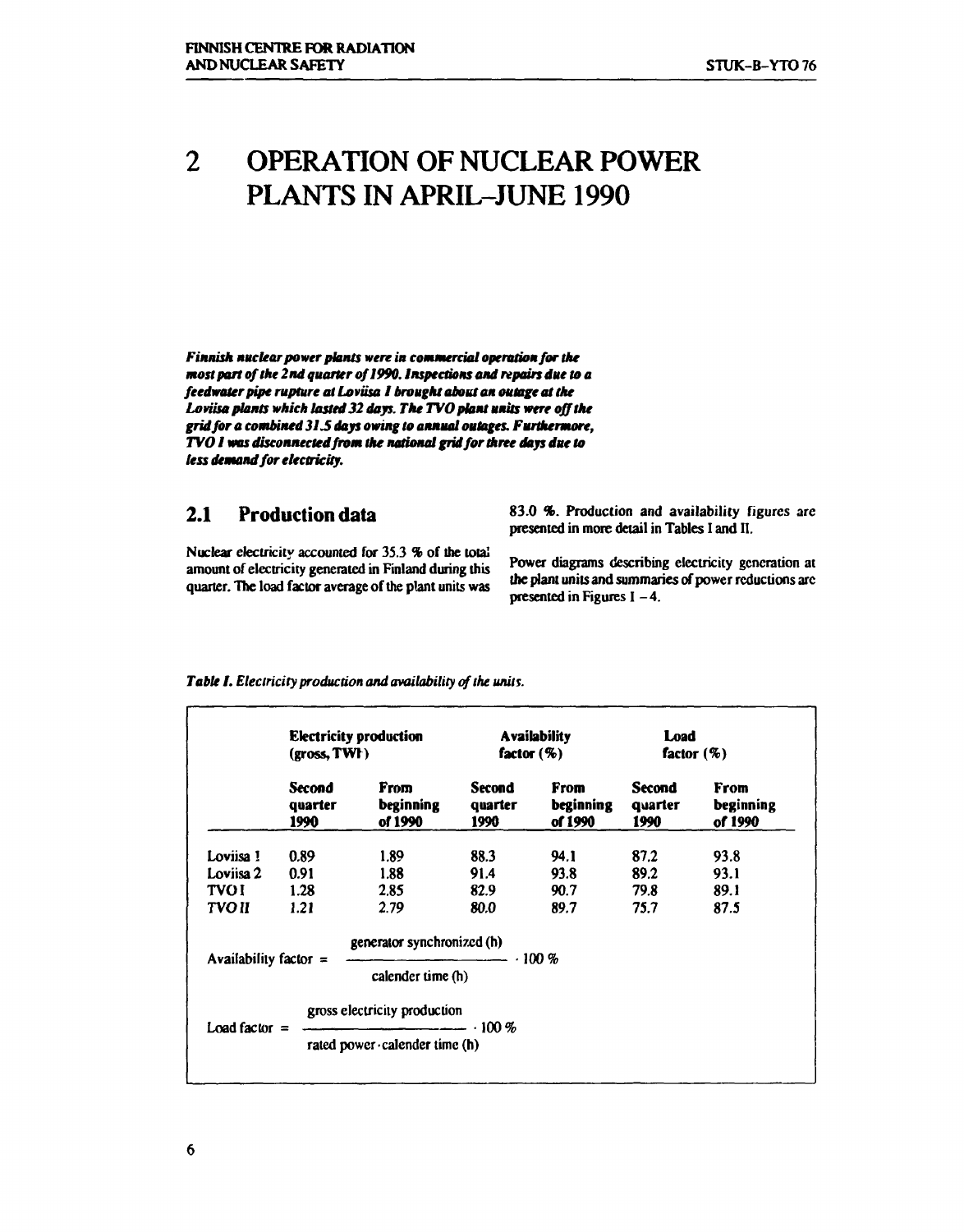|                                                                       | <b>Second</b><br>quarter<br>1990 | From<br>beginning<br>of 1990 | 1989 | 1985 |
|-----------------------------------------------------------------------|----------------------------------|------------------------------|------|------|
| Production of nuclear<br>electricity (net, TWh) <sup>2</sup>          | 4.1                              | 9.0                          | 18.0 | 18.4 |
| Total production of electricity<br>in Finland (net, TWh) <sup>a</sup> | 11.6                             | 26.7                         | 50.8 | 53.5 |
| Percentage of nuclear<br>electricity of total production              | 35.3                             | 33.7                         | 35.4 | 34.4 |
| Load factor averages<br>of the Finnish plant units (%)                | 83.0                             | 90.9                         | 89.9 | 91.2 |

#### *Table II. Nuclear energy in the Finnish production of electricity.*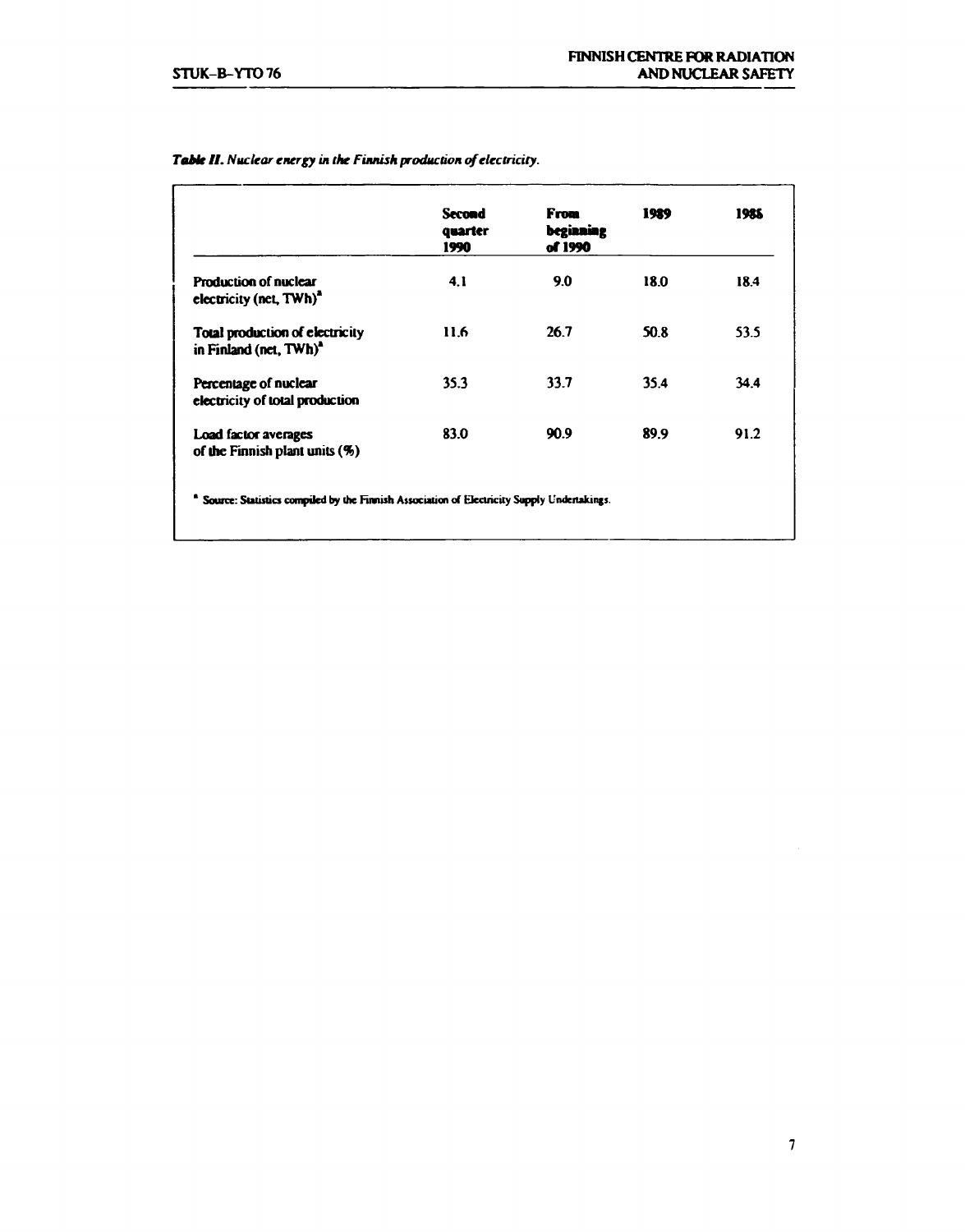

*Fig I. Average daily gross power of Loviisa 1 in April-June 1990* 

**1 Less demand for electricity, reactor operating at 79 \* power** 

**2 Shutdown due lofeedwater pipe rupture and cold shuldown for inspection and repair of feedwater piping** 

**3 Primary circulating pump trip, reactor to 76% power** 



*Fig 2. Average daily gross power of Loviisa 2 in April-June 1990.* 

**1 Lets demand for electricity, reactor operating at** 79 % power

- 2 Cold shutdown for inspection and repair of feedwater piping
- 3 Repair of the circulating filter of the condenser purification

system, reactor operating at 73 *%* power

4 Turbine trip in consequence of the tripping of the generator differential protection, reactor to 52 % power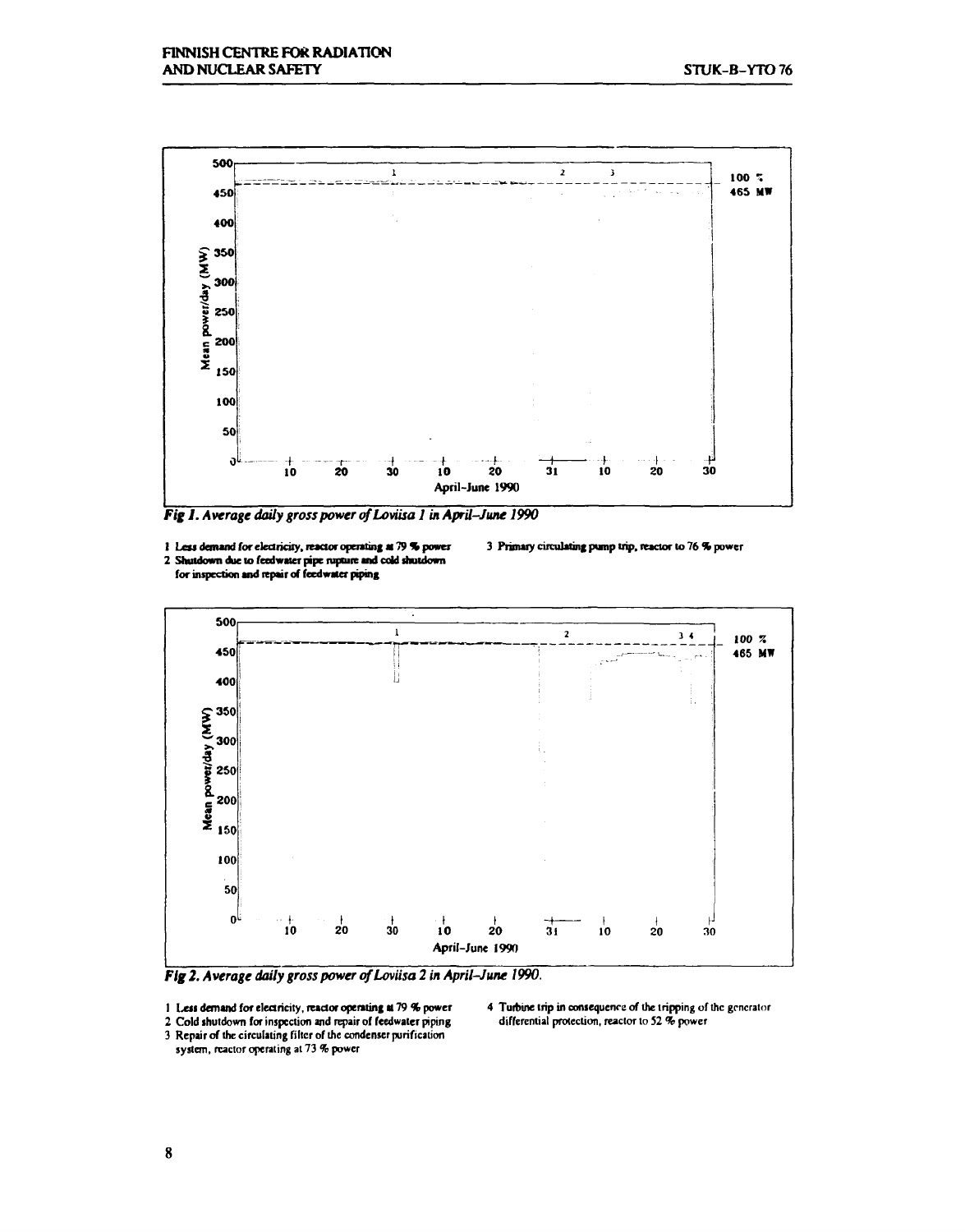

*Fig 3. Average daily gross power ofTVO I in April-June 1990.* 

**1 Less demand for electricity, reactor in hot shutdown with closed isolation valves** 

- **1 Annual maintenance and refuelling outage**
- **1 Less demand for electricity, reactor in hot shutdown with closed isolation valves**



*Fig 4. Average daily gross power ofTVO 11 in April-June 1990.* 

**1 Nuclear fuel har burned to such an extent that power has started to sink gradually (coast-down)** 

**3 Annual maintenance and refuelling outage** 

**4 \x\$a demand for electricity, reactor operating at 61 % power** 

**2 Less demand fcr electricity, reactor operating at 91 % power** 

**9**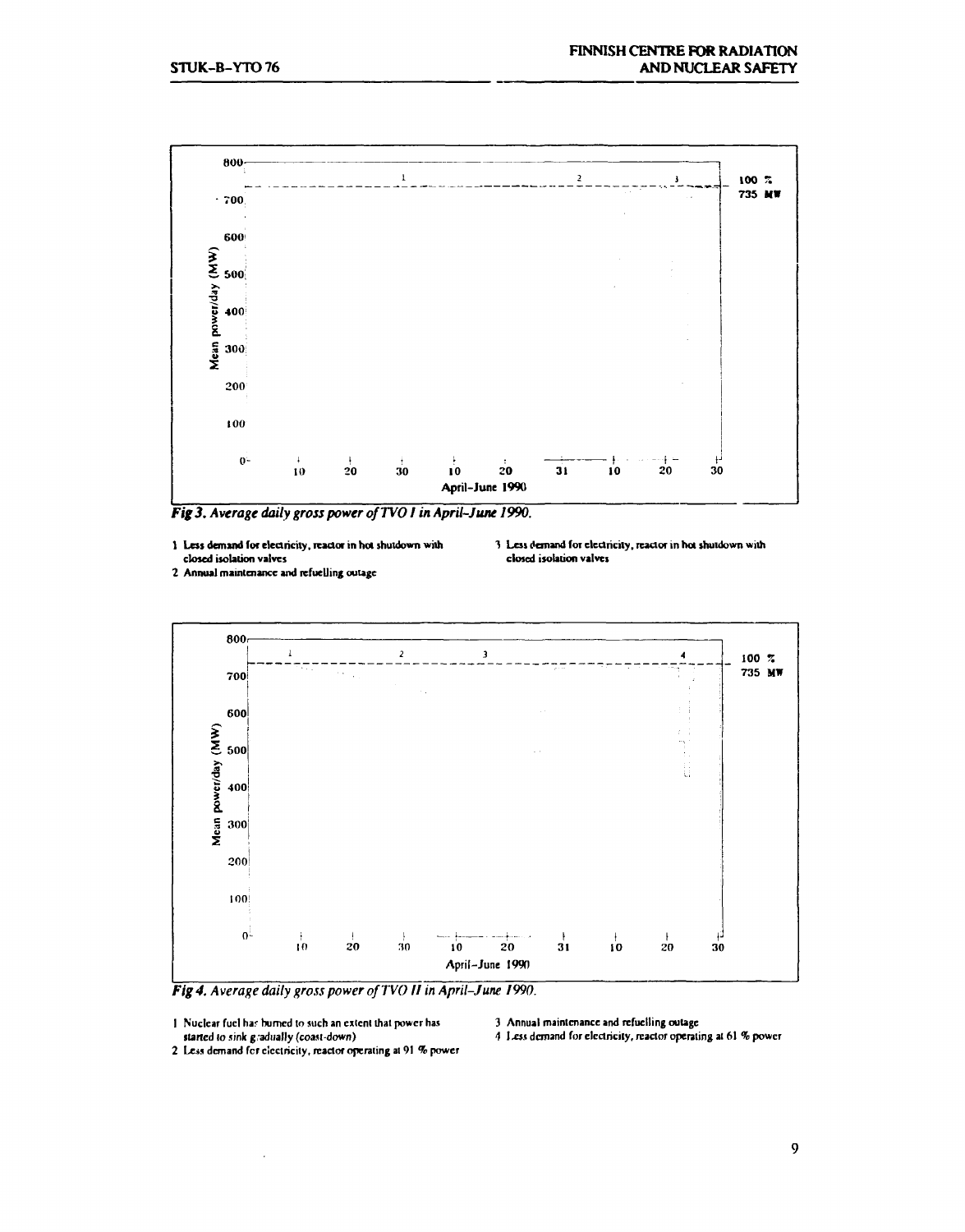### **2.2 Loviisa 1**

#### **2.2.1 Outage due to a feedwater pipe rupture**

A feedwater pipe rupture occurred at Loviisa 1 on 28.5. Repairs and inspections caused a 16.5-day shutdown. The event is dealt with in chapter 3.1.2 of this report

# **2 J Loviisa 2**

#### **2.3.1 Cold shutdown for inspecting feedwater system piping**

Loviisa 2 was placed in cold shutdown on 29.5. for inspecting and strengthening feedwaier piping due to the feedwater pipe rapture at Loviisa 1. The inspections and repairs dune are accounted for in chapter 3.2.1.The shutdown lasted 15.5 days.

# **2.4 TVO I**

#### **2.4.1 Hot shutdown on May Day due to less demand for electricity**

TVO I was detached from the national grid on 30.4. due to less demand for electricity. The plant unit was in hot shutdown with the reactor at normal operating temperature and pressure but no steam was generated. During the shutdown minor repairs were conducted, e.g. a steam extraction valve leak was repaired. The plant unit was connected to the national grid on 1.5.

#### **2.4.2 Annual maintenance**

Eleventh refuelling and maintenance outage at TVO I was held on 27.5. - 9.6. The plant unit was detached from the national grid for about 13 days.

During a refuelling and maintenance outage, numerous inspections, repairs and maintenance jobs are performed according to the maintenance programme and also separately.

Last autumn metal powder was detected in the primary circuit. Owing to this the cleanliness of the primary circulating pump level and the guide tubes of four control rods were chosen for re-inspection inside the reactor pressure vessel. At pump level minor amouts of metal powder and other impurities were detected. These were removed by vacuum extraction. In post-outage tests the control rods were noted to function faultlessly. During plant unit start-up some control rods got stuck during withdrawal. All control rods could be manipulated, however.

In die outage only one of a total of 121 control rods was inspected since, owing to die metal powder detected in the primary circuit, all control rods had been inspected last autumn. No control rod replacements were made. Of the control rod drives 20 had been chosen for maintenance on the basis of operating experience.  $0 - 5$  g, mostly less than 1 g, of metal powder was found in die crud pockets of die drives picked up for maintenance.

During die outage, a new control valve was installed in parallel with the old one in die feedwater system. Also, a new controller was installed in parallel with the old one in the feedwater control system. By these modifications feedwater control was made more accurate than before during operation at low power levels. In connection with plant unit start-up, controller performance test and final adjustment were conducted.

The size of the filter of die condensate purification system was increased and flow distribution inside die filler was altered for improved efficiency.

In addition to Teollisuuden Voima Oy's own staff 800 non-utility persons took part in the annual maintenance outage. The collective radiation dose arising from work performed during die outage was 0.44 manSv which is 49 *%* less than last year. The highest individual radiation dose was 9.5 mSv. The limit authorised for a quarter of a year is 25 mSv.

A reactor scram occurred during plant unit start-up. While the core was being made critical a control rod was withdrawn too much which increased the neutron flux. At the same time, a measuring element for a small neutron flux (source area) was erroneously left in die core and the measuring value reached the trip limit. At the same time the scale of the neutron flux measuring range was increased which, for its part, resulted in the measuring value falling below the measuring range lower limit. These together caused a scram.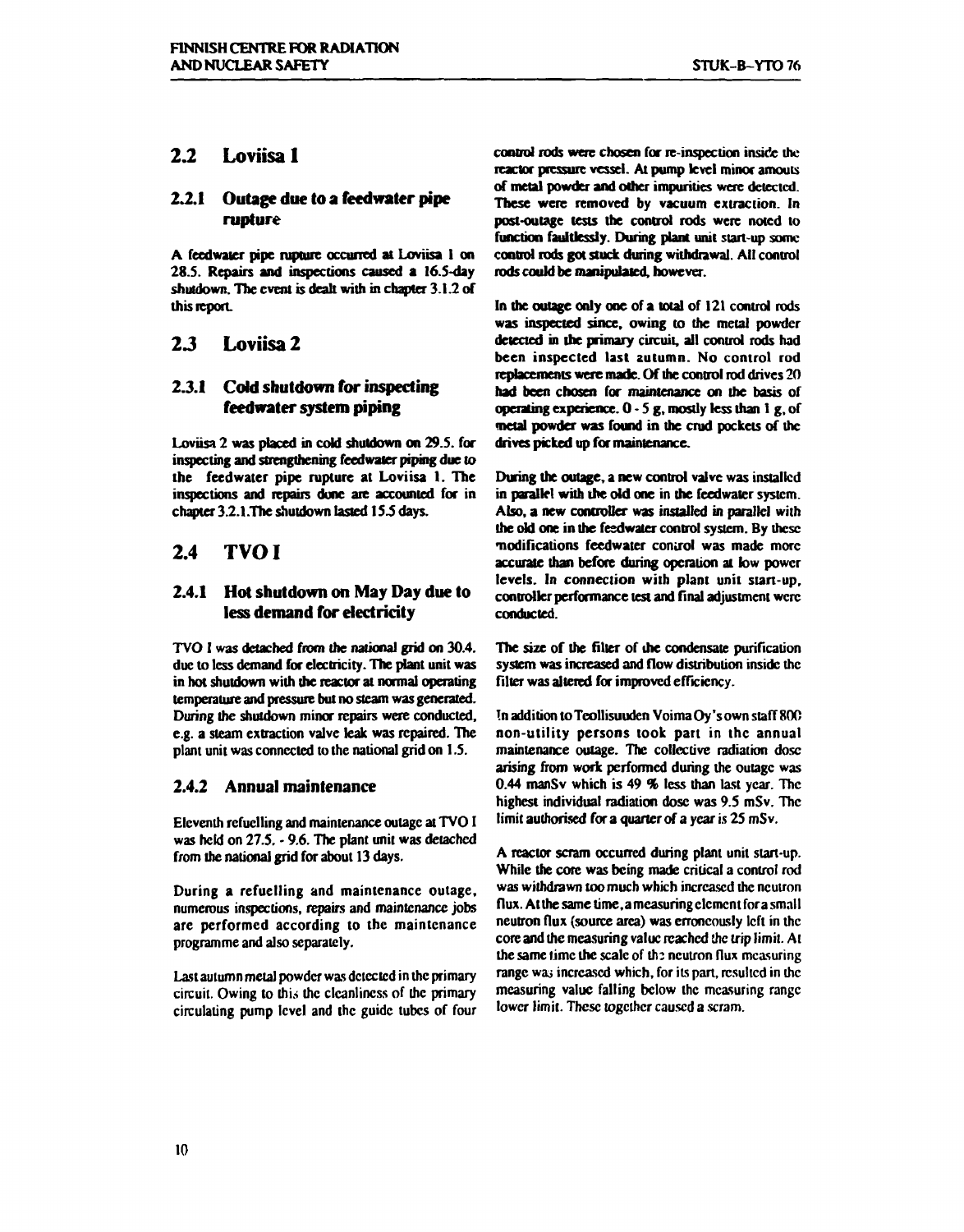#### **2.4 J Hot shutdown at Midsummer due to less demand for electricity**

**TVO I was detached from the national grid on 22.6. due to less demand for electricity. The plant unit was placed in hot shutdown. At the same time La. leaking drainage valves of steam lines were repaired. The valves' moment switches caused the leaks as they had erroneously prevented the valves from closing tightly. Abo leaking seals of other systems were repaired during the cuiage.** 

**The plant unit was brought back on ihe national grid on 23.6. Owing to less demand for electricity power was raised to 100 % on die afternoon of 24.6.** 

# **2.5 TVO II**

#### **2.5.1 Annus! maintenance**

**At TVO II the ninth refuelling and annual maintenance outage was held on 6.S. - 2S.S. The plant unit was detached from the national grid for 18.5 days.** 

**During a refuelling and ma.ntcnance outage, numerous inspections, repairs and modifications according to the maintenance programme and also individually are conducted.** 

**During inspections, a crack was detected in one of the 121 control rods. The control rod was replaced. A stot-i:cadcd screw which was detected in a control rod** 

**drive which got stuck during the previous operating cycle was removed. The screw originated in a primary circulating pump slip ring. The fixing screws of die slip ring were locked now. During start-up one control rod drive got stuck but later on the control rod could be manipulated. In inspections of reactor pressure vessel piping and components no faults were detected which would have exceeded the accept jnee limit.** 

**During plant unit start-up a leaking gasket of die stem of a steam line drainage valve was observed and die plant unit was placed in cold shutdown for repairing die valve. During die second start-up it was noted that die turbine needed balancing and adjustment. The plant unit was placed in hot stand-by and die necessary repairs were made. The turbine had to be balanced ior a second time. During die shut-down conducted for diis purpose, a reactor scram occurred due to an operator error. Reactor water sank to a level at which die reactor protection system triggered die scram function.** 

**Apart from Teollisuuden Voima Oy's own personnel 900 non-utility persons participated in die annual maintenance outage. The collective radiation dose arising from work done during die outage was about 0.93 manS v which is about 8 % less dian die previous year. The highest personal dose was 9.7 mSv. The limit authorised for a quarter of a year is 23 mSv. During die outage a minor internal dose uptake, less than 0.7 mSv (sec chapter 3.4.2) occurred to two individuals in connection widi assignments related to valves.**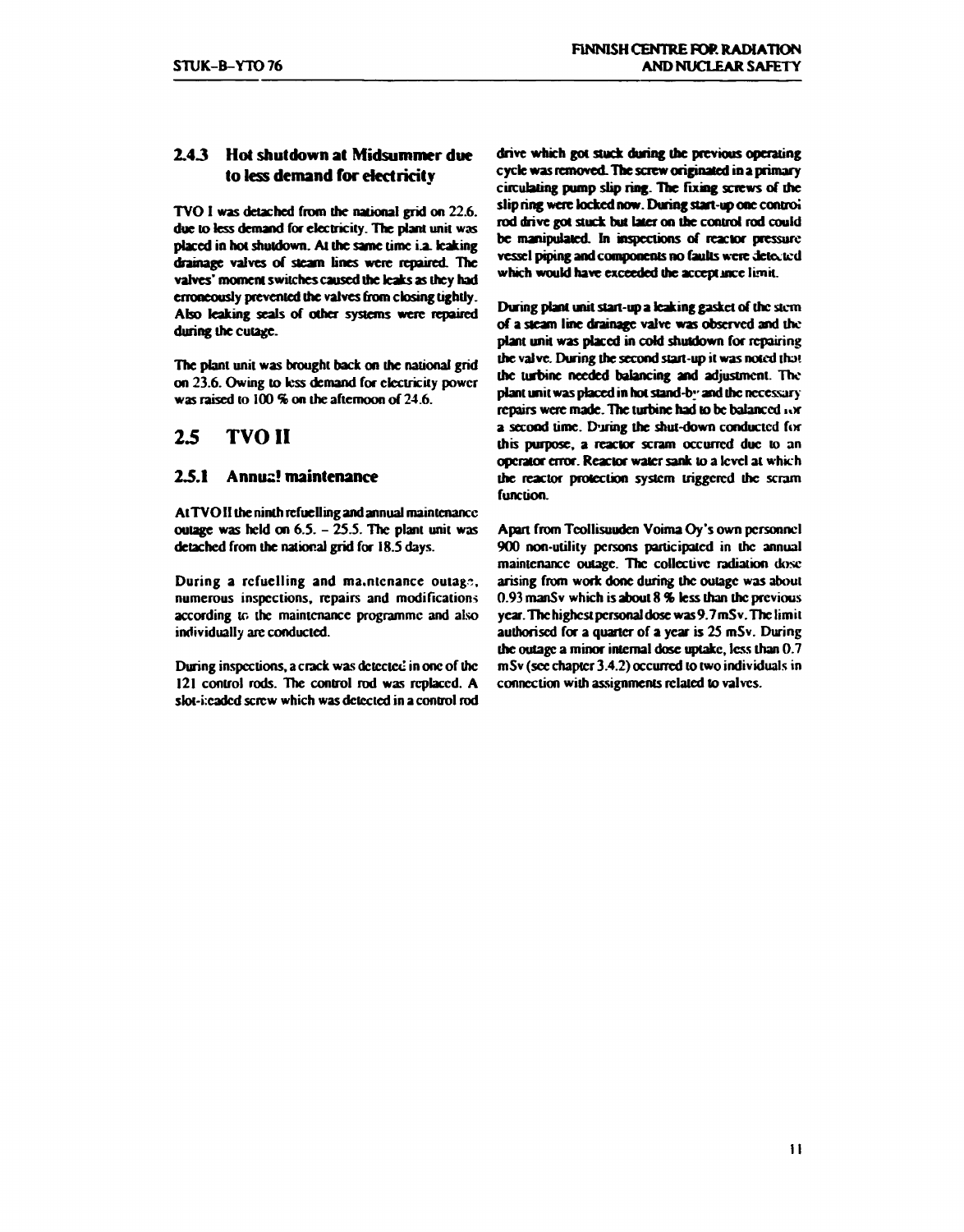# **3 EVENTS AND OBSERVATIONS AT EACH PLANT UNIT**

### **3.1 Loviisa 1**

In the second quarter of 1990 a feedwater pipe ruptured at Loviisa *I. The reactor was stopped without delay by a scram and the event was brought under control quickly. In inspections the pipe rupture was traced to erosion corrosion. Thinning caused by erosion corrosion which required reparation was detected also elsewhere in thefeedwater circuit. Owing to the event, investigations to limit the occurrence of erosion corrosion in pipings and to complement inservice inspection programmes for piping were stepped up. The event is classified as Level 1 on the International Nuclear Event Scale.* 

*Other events at Loviisa 1 during this quarter were the jamming open of two check valves of the service water system and the closing of the emergency feedwater lines when a steam generator control valve failed. These events as such did not disturb plant unit operation but under some failure conditions they would have hampered management of event. The events are classified as Level Zero (Below Scale) on the International Nuclear Event Scale.* 

#### **3.1.1 Jamming open of two service water system check valves**

**At the Loviisa plant a subsystem (VF24) of the service water system (VF) cools down the heat exchangers of the ventilation system of the control and office buildings as well as the air coolers of the emergency feedwater pump rooms. The subsystem consistsof two circuits which cool down one emergency feedwater pump room each. Both circuits supply water to the heat exchangers of the ventilation system.** 

**In connection with an inspection relating to a periodic test on 24.4. two subsystem check valves were noted to have jammed open. Both circuits were thus interconnected so that as a result of a potential leak (pipe rupture) sufficient flow to both circuits could have been lost. If emergency feedwater pumps had been needed at the same time, insufficient cooling** 

**would have endangered operation of pumps. Had the pipe failure occurred on a hot summer day functional failures of some electrical, instrumentation and control equipment in the control building might have occurred. In both cases two unusual events would have coincided. Even during these events safety of plant unit could have been ensured by systems independent of the components in question.** 

**The jamming open of the check valves was traced to layers of rust and algae which had accumulated inside the valves hindering valve diaphragm function. Valve housings were in a good condition considering their service age.** 

**As a temporary corrective measure the check valves were replaced with new identical check valves. In the 1991 annual maintenance outage the valves arc intended to be replaced with check va'ves the basic state of which will be adjusted so that the functioning**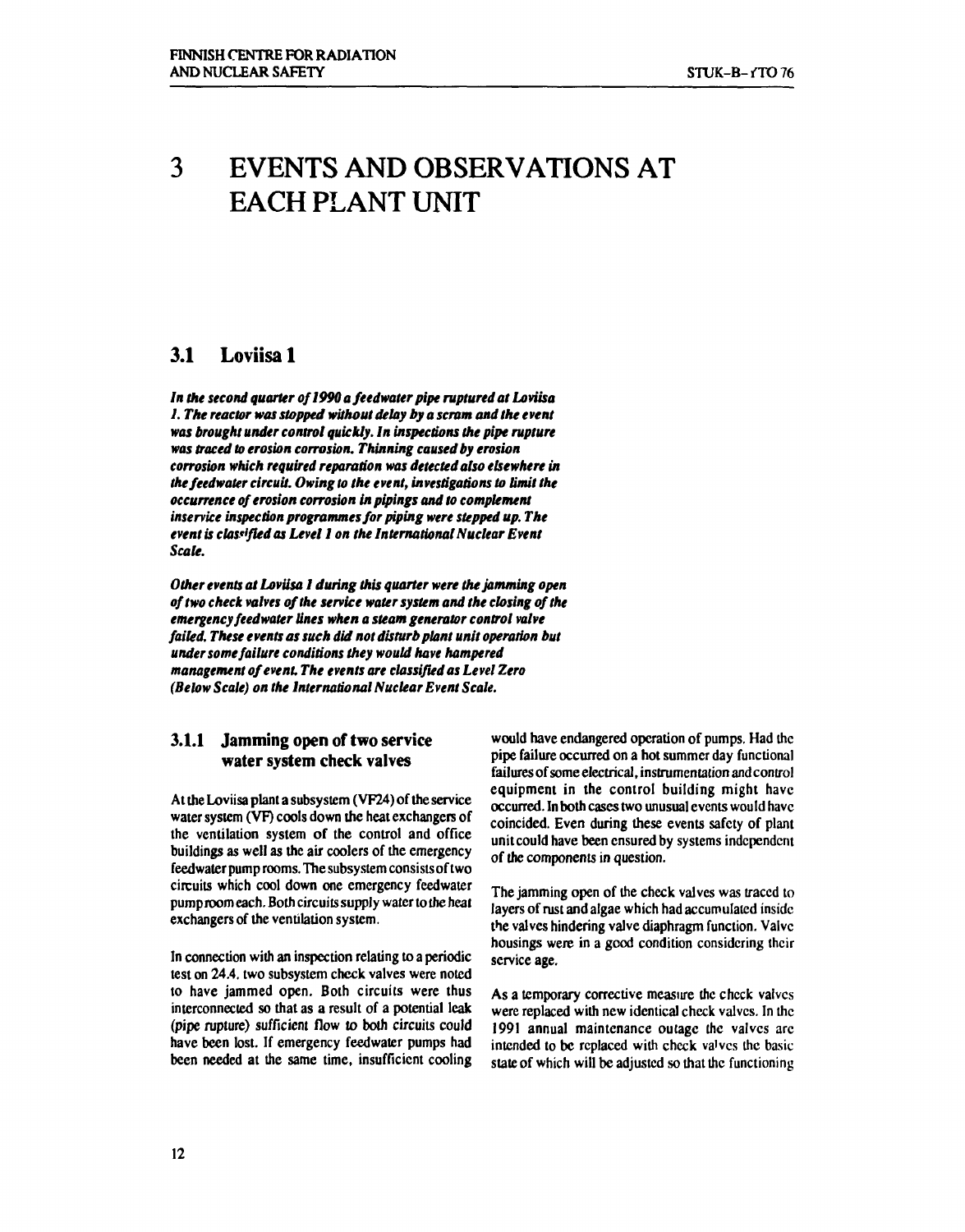of both circuits will not be lost in case of a potential leak.

In the Technical Specifications the maximum length of valve unavailability is defined. This did not suffice, however, since no replacement valves were available. The defined maximum time was exceeded by virtue of exemption granted by the Finnish Centre for Radiation and Nuclear Safety.

#### **3.1.2 Feedwater pipe rupture**

At the Loviisa plant units the reactor core is continuously cooled by means of water circulating in the primary circuit. From the primary circuit heat is transferred to water fed to the steam generators' secondary side. Water is first fed to the feedwater collector and henceforth to the steam generators. Five feedwater pumps supply water to the feedwater collector. Four of these pumps are in operation and one on stand-by during operation at full power. Water supply to the steam generators is ensured by i.a. two auxiliary feedwater pumps. Feedwater pumps are located in the turbine hall. The outside diameter of feedwater line piping is 325 mm and nominal wall thickness 18 mm.

At the Loviisa 1 assembly of switchgear a human error occurred on 28.5. in connection with preventive maintenance. The measuring wires of a voltmeter had been erroneously left in a wrong position. The resulting shortcut triggered two protective switches and transmitted a signal to automation of the loss of a 6 kV electricity supply busbar. Automation, for its part, tripped, according to its design function, one of the operating feedwater pumps and two primary circulating pumps. As a consequence of the tripping of the primary circulating pumps, a power limiting controller decreased reactor power to 60 % of nominal power.

The stand-by feedwater pump started immediately after the tripping of the operating feeuwater pump. From the feedwater sy stem' s operational point of view the event had so far been similar to the regular replacement of a pump with a stand-by pump in connection with i.a. the repair of feedwater pumps.

The starting of the stand-by fccdwater pump brought about a pressure shock in the feedwater lines. This resulted in a pipe rupture in one fcedwater line during which about 70  $m<sup>3</sup>$  of water from the secondary circuit was discharged into the turbine hall. Pressure decrease in the feedwater collector and in the feedwater lines tripped all operating fecdwater pumps. Reactor operator in the control rocm brought about a scram manually as presupposed in the procedures concerning loss of feedwater. A scram would have occurred automatically after some time upon the decreasing of steam generator water levels below the safety limit. Auxiliary feedwater pumps started operation when steam generator water level decreased.

On the pressure side of the feedwater pump the isolation of the rupture from the process took place automatically when a shut-off valve closed. The rupture was localised visually and was isolated from the pump's suction side by closing a manually operated valve.

Nobody was injured in connection with the event and no radioactive discharges occurred on-site.

The feedwater pipe rupture was downstream of a feedwater pump in the flange of an orifice plate used for flow measurement close to a welded seam. The rupture was attributed to heavy erosion corrosion which had reduced pipe wall thickness to  $1 - 2$  mm circumferentially in the rupture point. A schematic presentation of the rupture is given in Fig 5.

After the event four other corresponding locations in feedwater lines were inspected. The rupture and the other four locations in the other lines were repaired temporarily. In feedwater lines also the flanges of orifice plates of each steam generator used for power measurement were inspected. One of them was repaired temporarily. Permanent repairs will be conducted in the annual maintenance outage.

The pipe rupture and the water discharged through the rupture damaged cable trays and cables near the pipe. Cables and adjacent measurement devices were inspected and damages repaired. Water damaged also fire suppression systems located in the same room. The damage was repaired temporarily without delay. Repairs on a more permanent basis will be carried out during the annual maintenance outage.

The plant unit was started on 13.6.

The event did not endanger safety of plant unit. In plant unit design loss of feedwater e.g. as a result of feedwater pump trip is considered an operational disturbance which occurs at few years' intervals at most. The plant unit is equipped with systems required in such events. It is possible to supply feedwater from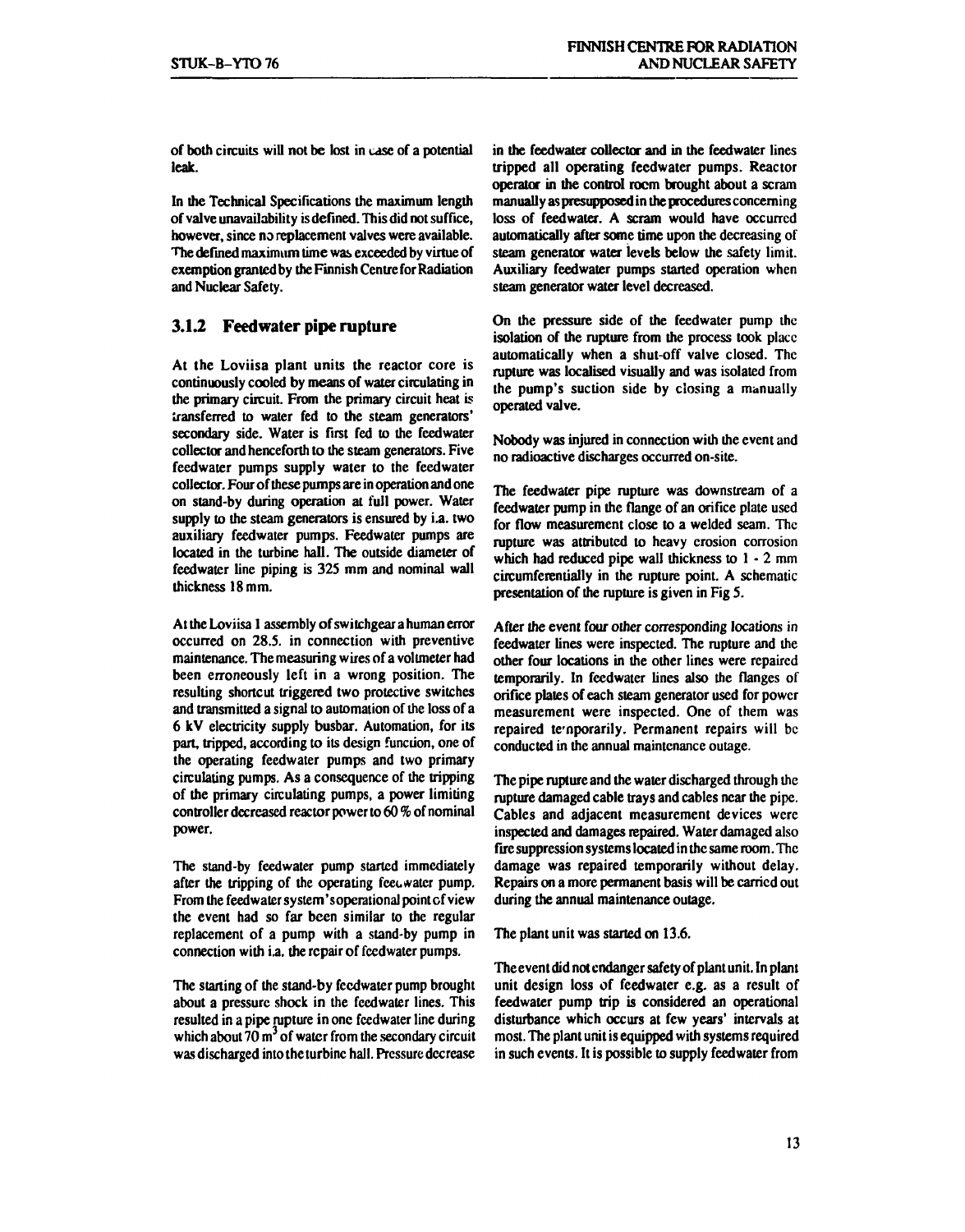

*Fig.5. A diagram of the feedwater pipe rupture at Loviisa 1.* 

the auxiliary feedwater pumps to the steam generators to cool down the primary circuit. Furthermore, a supplemental auxiliary feedwater system independent of other systems was installed at the plant in the current year which is intended for use under particularly difficult conditions. In addition to the e systems water could be supplied to the steam generators by the primary circuit make-up water pumps. The auxiliary feedwater pumps operated acccording to plans and it was not necessary to undertake the two last mentioned options during this event

The plant unit's primary systems operated normally during the event and the auxiliary feedwater pumps started immediately after loss of main feedwatcr. Control room personnel complied with operating procedures during the whole event.

Erosion corrosion of pipings as well as other phenomena due to wear are monitored by means of inservice inspection programmes. Programmes have been drawn up based on experience. They are not so comprehensive, however, that the thinning of the flanges of the orifice plates used for flow measurement could have been detected in the inspections conducted on their basis.

The event was an indication of the importacc of paying even more attention to operating experience. A corresponding fecdwater pipe rupture had occurred in the USA in 1986. Due to the rupture also the scope of the inspection programme for piping at the Loviisa plant units had been extended significantly e.g. concerning pipe bends and flow reduction points. Additional inspections of the flanges of orifice plates were not conducted however. After the event inscrvice inspection programmes were complemented. The flanges of orifice plates and certain other items were added to the programme. Furthermore, Imatran Voima Oy set up a working group the function of which is to find out the rate of occurrence of erosion corrosion, the adequacy in the long run of inscrvicc inspection programmes and the possibilities of eliminating existing problems.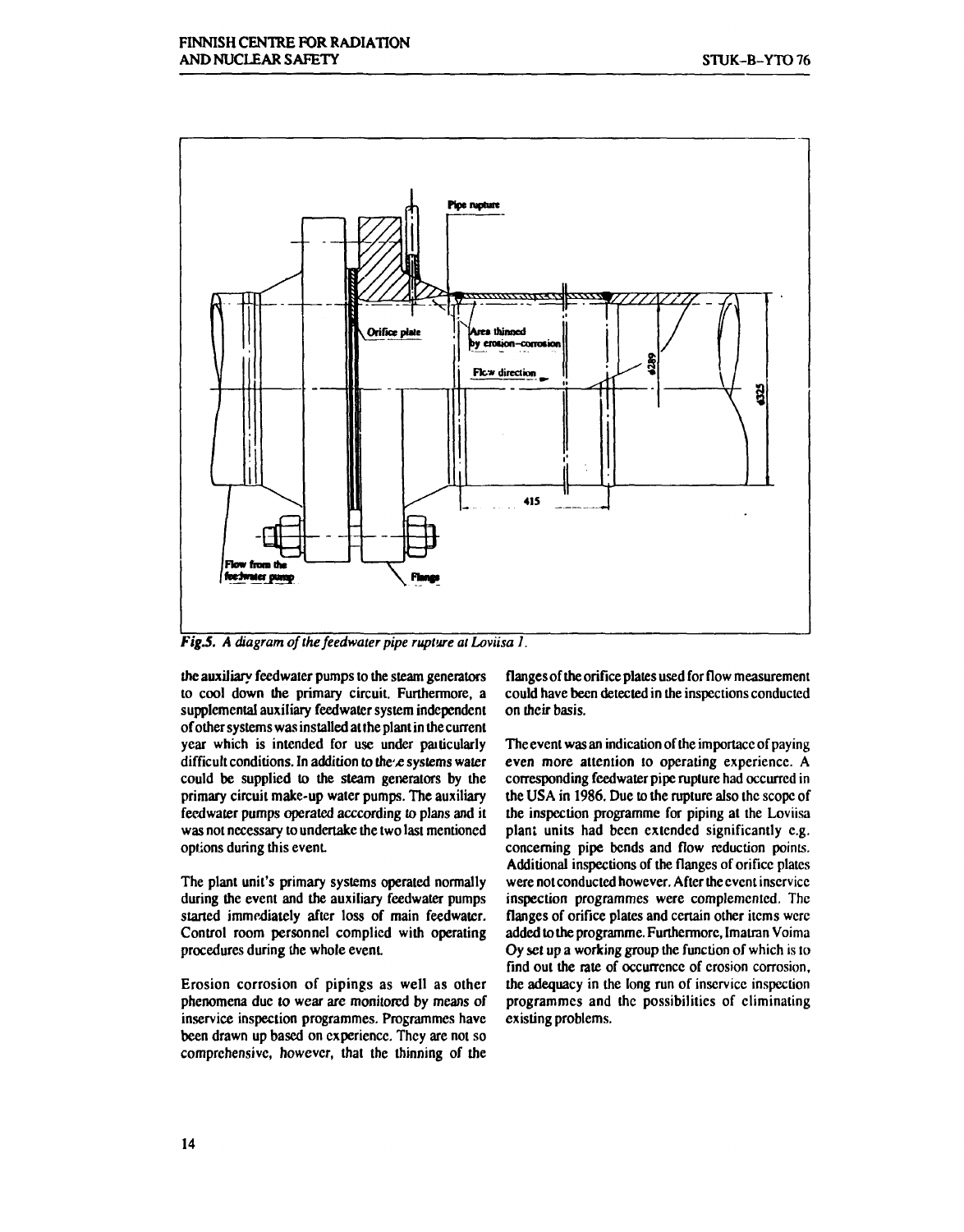**The Finnish Centre for Radiation and Nuclear Safety assesses coverage of the inservice inspection programmes for piping and suitability of materials used for piping on the basis of reports by Imatran Voima Oy and inspections conducted during annual maintenance.** 

#### **3.13 Closing of emergency feedwater lines when steam generator control valve fails**

**At the Loviisa plant units steam generator water levels are controlled by means of automatic level controllers which control feedwater system control valves. There is a control valve in every feedwater line which leads to each of the six steam generators.** 

**The Finnish Centre for Radiation and Nuclear Safety has noted that in the event of a steam generator control valve failure at Loviisa 1, an other emergency**  **feedwater pump has been used to control steam generator level. The shut-off valves of the feedwater lines leading to the other five steam generators have been closed temporarily. These valves do not open automatically in the event of an accident situation. By means of the emergency feedwater pumps, primary circuit cooling is ensured during events which include loss of feedwater. Should this kind of event occur when the emergency feedwater lines are closed, water supplied by the other emergency feedwater pump would be available to one steam generator only.** 

**Shut-off valves will be modified to open automatically during accidents. The modification will be implemented in the annual maintenance outage of 1991. Before this, valve opening during accidents was ensured by a requirement added to the instructions concerning steam generator level control. At Loviisa 2 the shut-off valves in question will open automatically during potential accidents.**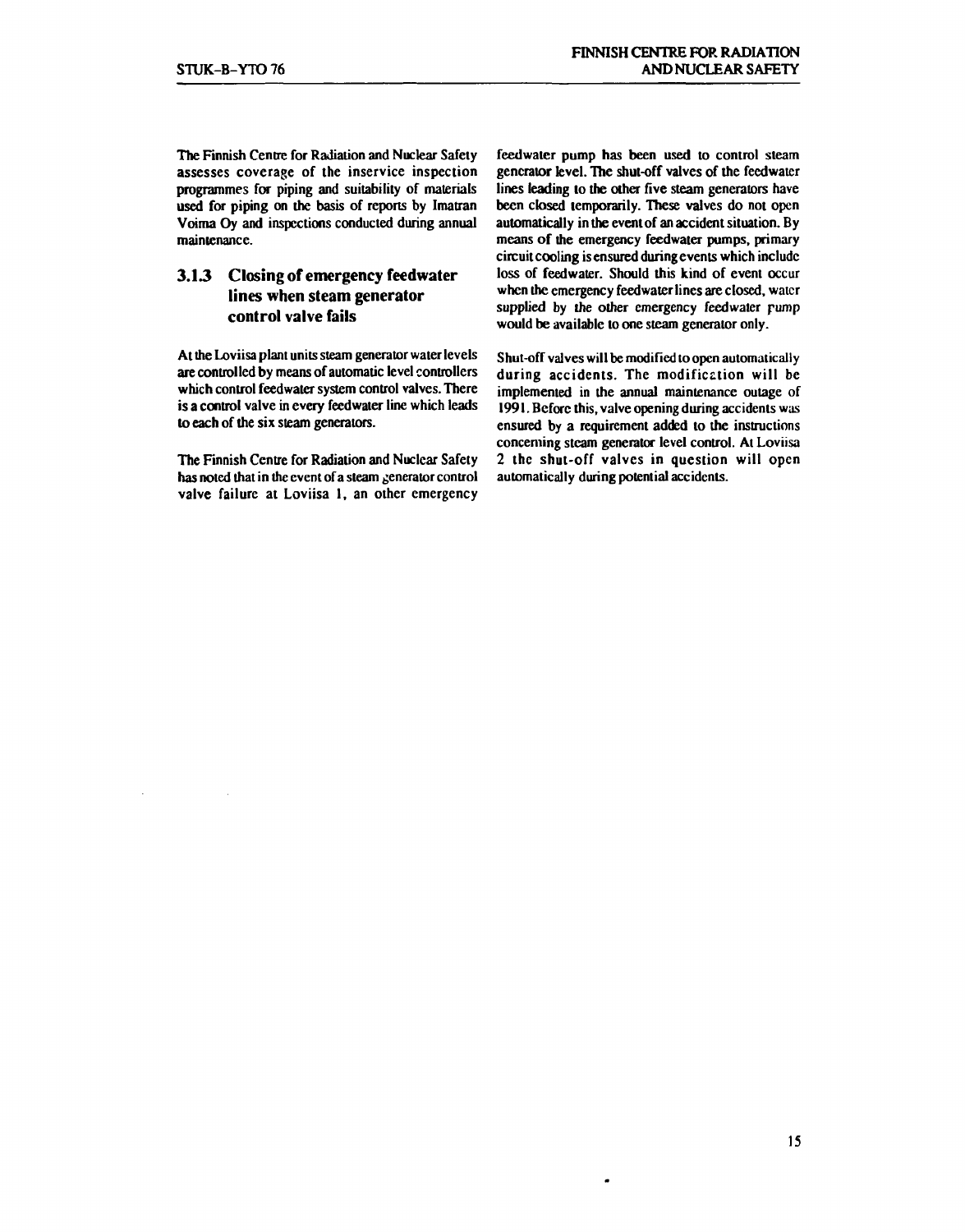### **3.2 Loviisa 2**

*In the second quarter of 1990 feedwater piping was inspected at Loviisa 2 owing to the feedwater pipe rupture which occurred at Loviisa 1. Heavy wear induced by erosion corrosion was observed in the inspections. The event is classified as Level Zero (Below Scale) on the International Nuclear Event Scale.* 

#### **3.2.1 Inspection of feedwater system piping**

**Owing to the feedwater pipe rupture at Loviisa 1 on 28.5.1990 Loviisa 2 was placed in cold shutdown for the period 29.5. - 13.6. for inspections. At the plant unit all the five flanges of orifice plates used for flow measurement located after the feedwater pumps, all the six steam generator specific flanges of orifice**  **plates used for power measurement as well as other feedwater system flanges of orifice plates used for flow measurement were inspected. Erosion-corrosion induced wear was detected in four flanges of orifice plates used for flow measurement which were repaired temporarily. Wear was observed also in two flanges of orificeplaiesused forpower measurement which were strengthened. Final repairs will be done in the annual maintenance outage.**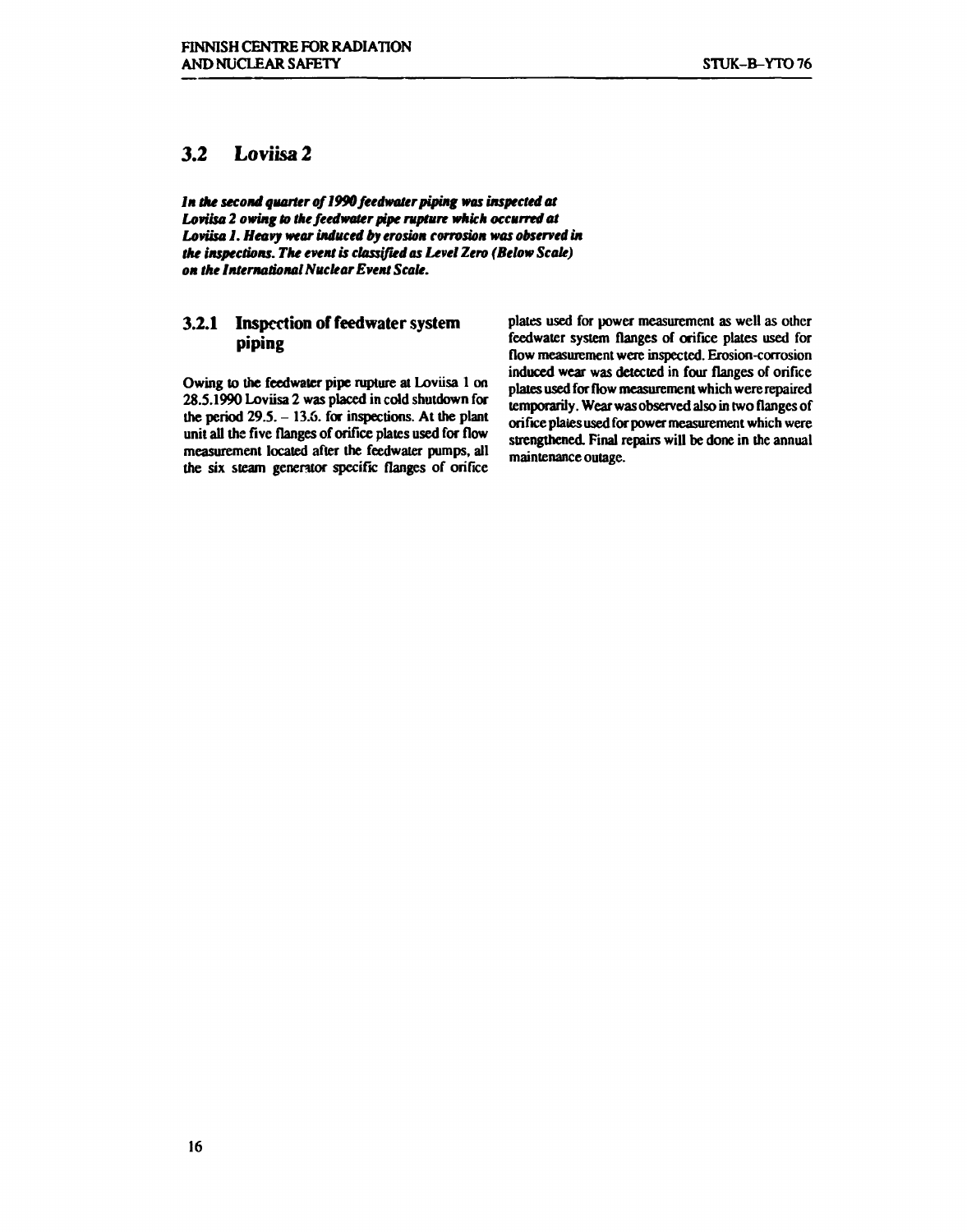### **33 TVOI**

*At the TVO la trip test of the so called V-circuit which is part of the reactor protection system was carried out with the hydraulic scram system rendered inoperable in the second quarter of 1990. The plant unit underwent annual maintenance at the time with the reactor shut down. Owing to the event, the Technical Specifications will be made more specific since the hydraulic scram system is required to be operable during the event in question to ensure nuclear criticality safety. The e.o.t is classified as Level 1 on the International Nuclear Event Scale.* 

*Based on activity measurements a fuel cladding leak was noted in this quarter. The fuel bundle containing the leaking fuel rod was localised and removed during the annual maintenance outage. The leak is classified as Level Zero (Below Scale) on the International Nuclear Event Scale.* 

#### **3.3.1 Fuel cladding leak**

Nuclear fuel, uranium oxide, is placed inside fuel rods of which there are about 40 000 pes at both TVO plant units. Fuel rod walls form a gas-tight cladding around the fuel which prevents transfer of fission products from the uranium dioxide fuel to the water circulating in the primary circuit (reactor water). If a through-wall crack appears in the cladding Fission products will escape from fuel to reactor water. The concentration of radioactive substances in reactor water is under continuous monitoring. Reactor water clean-up systems are so designed that 1 % of the fuel rods, i.e. ca 400 rods, may leak.

It was noted at TVO I on 13.4. on the basis of continuous activity measurements that activity of gases extracted from reactor water by the gas treatment system had increased. The observed increase in activity was an indication of a leak in a fuel rod cladding.

In reviewing laboratory samples which are taken regularly of reactor water it was noted that iodine 131 concentration had about three-folded in comparison with pre-fuel leak level. After this, iodine 131 concentration decreased and stabilized at 200 Bq/I by the end of May.

Activity of reactor water had been all the time clearly below the limits prescribed in the Technical Specifications. The event had ro significance as regards environmental releases. In this quarter radioactive releases into the environment were significantly below authorised limits.

The detected changes in activity were due to one leaking fuel rod. The fuel bundle containing the leaking fuel rod was localised and removed from the reactor during the annual maintenance outage.

#### **3.3.2 Trip test of the screw shut-down circuit with the hydraulic scram system rendered inoperable**

At the TVO plant units the reactor protection system triggers protection functions when certain parameters (e.g. power) measured in the reactor deviate from the allowable range. The start-up interlock circuit (the S-circuit) of the protection system, when triggered, prevents control rod withdrawal. The screw shutdown circuit (the V-circuit)active in the next phase brings about control rod insertion by means of motors. Motor-assisted full insertion of control rods from the fully withdrawn position takes about four minutes. The reactor scram circuit (the SS-circuit) for its part triggers the hydraulic scram system as the result of which control rods arc inserted in about four seconds by means of nitrogen pressure from the fully withdrawn position.

In the screw shutdown circuit trip test the correct mode of transfer of the screw shutdown circuit signals to the process sylcms is checked. At the beginning of the test all control rods are fully inserted. For conducting the test 20 control rods are withdrawn about 0.5 %.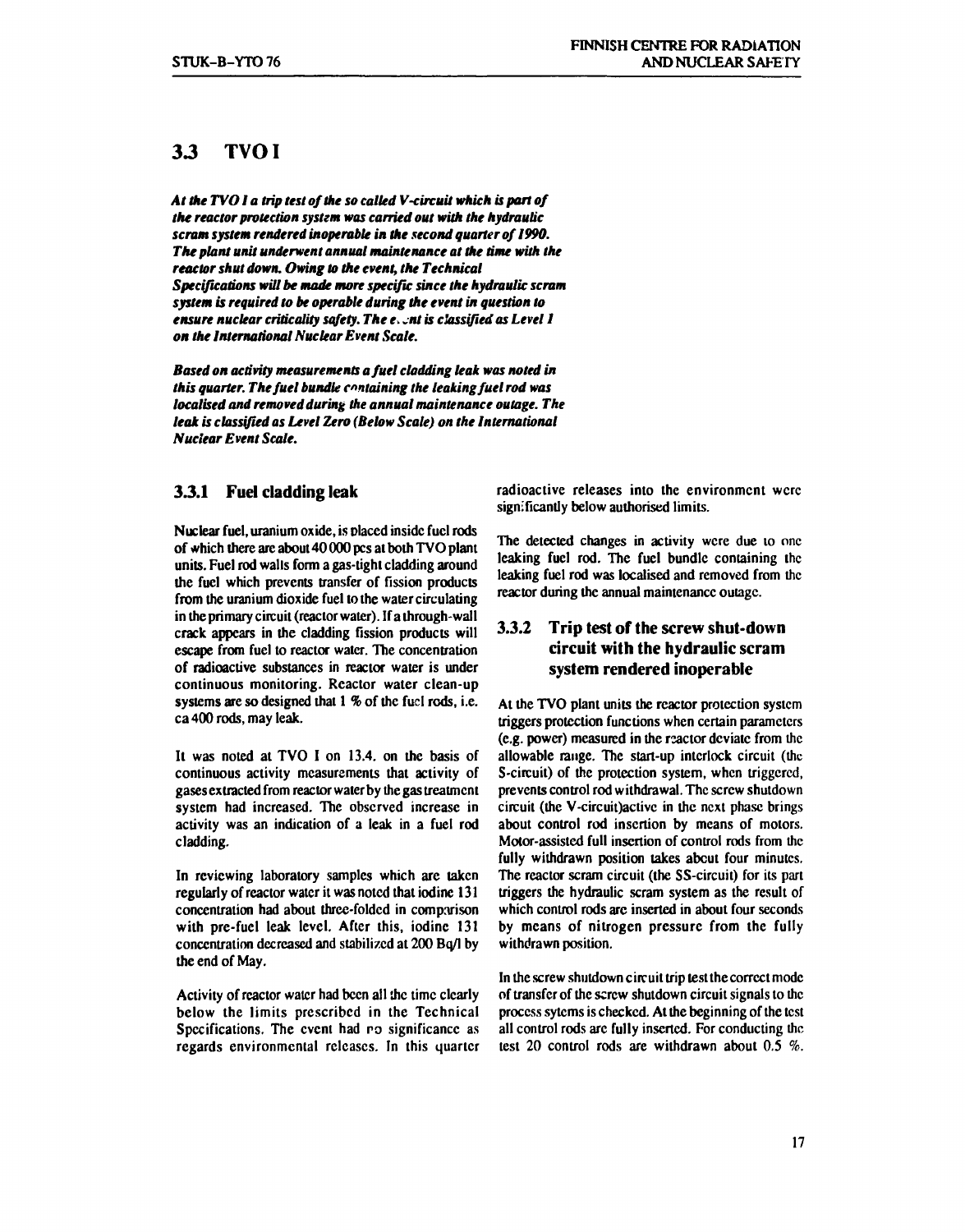**Control rod withdrawal in excess of 1 % is prevented by a computer. After withdrawal the screw shutdown circuit is tripped and it is checked that the motors have fully inserted the control rods. Control rod withdrawal takes place by means of a computer.** 

**The screw shutdown circuit trip test is always performed towards end of the annual maintenance outage. Earlier it was done with the reactor pressure vessel head closed and the hydraulic scram system operable. This year the test was conducted earlier than usual (6.6.) with the reactor pressure vessel head open. The hydraulic scram system had been rendered inoperable for reasons of occupational safety. Prior to the test the preconditions of the Technical Specifications and the test procedures for conducting the tests were checked. Conducting of tests under the circumstances in question was not directly prohibited in the Technical Specifications. It is the view of the Finnish Centre for Radiation and Nuclear Safety that the Technical Specifications are deficient in this respect** 

**The carrying out of the screw shutdown circuit trip test under the circumstances described above has a bearing on nuclear criticality safety. Local criticality would be created in the core if two rods next to each other would be withdrawn in excess of 10** *%* **and there would be sufficiently reactive fuel bundles adjacent to them. Rod control has been arranged in such a manner, however, that rods situated next to each other cannot be withdrawn simultaneously. Excessive withdrawal could happen if relays would fail simultaneously in the control units of two control rods situated next to each** 

**other which failures would prevent tripping ot motors which move the rods. Furthermore, it would be presupposed that the operator does not notice the erroneous moving of the rod which is first withdrawn but nevertheless starts witdrawal of a second rod. In this situation the hydraulic scram system would be the only automatically functioning system to stop rod**  movement. Probability of criticality was low despite **the absence of die hydraulic scram system because no control rod control unit relay has ever failed at either TVO plant unit In addition to this the operators were particularly careful and ascertained control rods to have stopped at design position prior to withdrawal of die rods next in line.** 

**On account of the event Teollisuuden Voima Oy reviews me Technical Specifications and testing procedures. The Finnish Centre for Radiation and Nuclear Safety requires an unambiguous provision in the Technical Specifications according to which**  control rods may not be manipulated unless the scram **system is operable with die exception of potential separately defined exceptions. The Finnish Centre for Radiation and Nuclear Safety also considers it important diat outage-related plans are adhered to as strictly as possible and diat the Finnish Centre for Radiation and Nuclear Safety will be notified of any deviations widiout delay. Furthermore, die Finnish Centre for Radiation and Nuclear Safety has required Teollisuuden Voima Oy to submit a Probabilistic Safety Assessment of die rate of increase in the probability of a criticality accident due to die rendering inoperable of the hydraulic scram function.**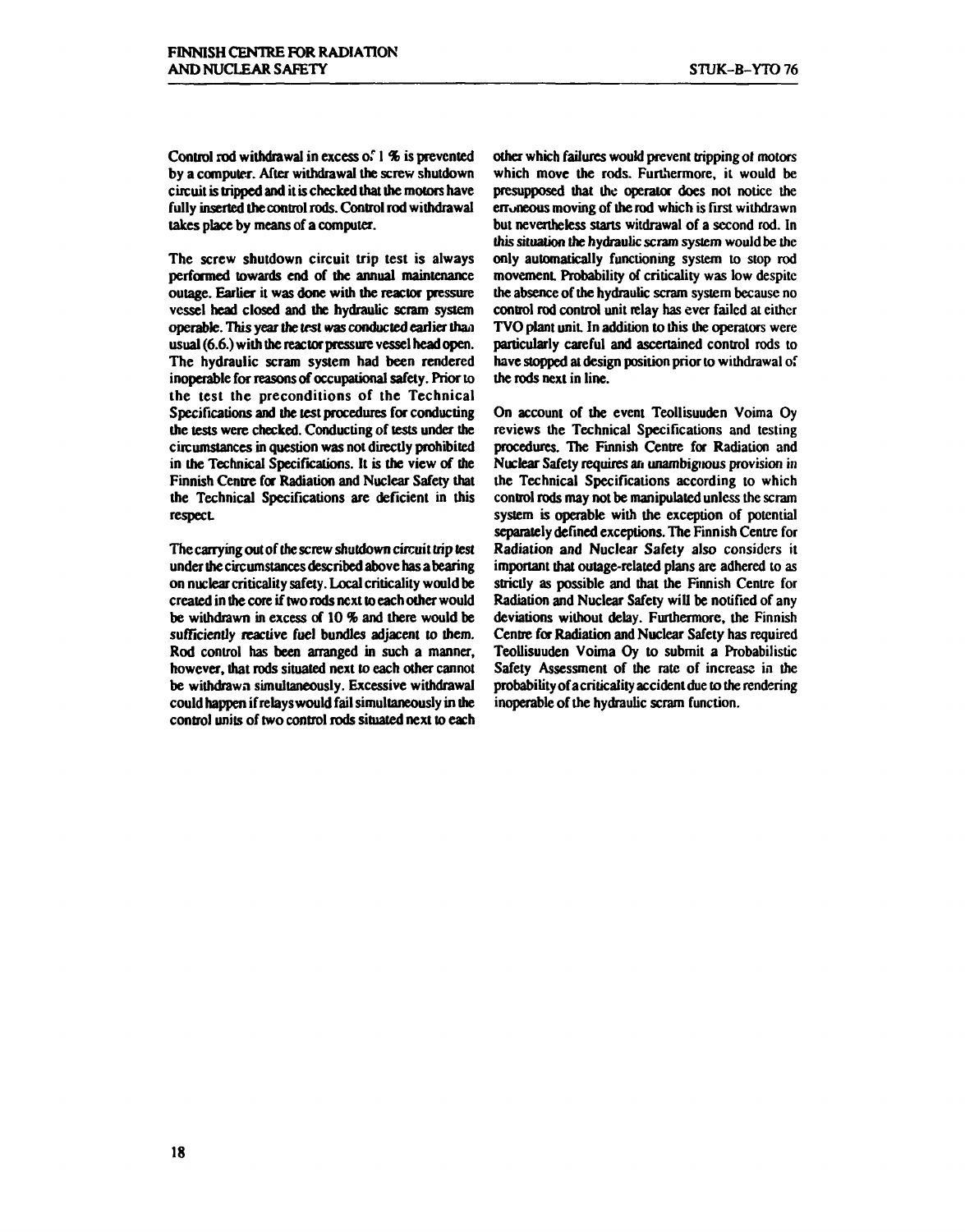### **3.4 TVOII**

*At TVOII fuel bundle transfers were made simultaneously with control rod drives servicing during annual maintenance in the second quarter of 1990. At that time two fuel bundles next to each other were erroneously removed from such a space reserved for a control rod and four fuel bundles, a so called supercell,from which a control rod had been withdrawn. When the error was noticed one fuel bundle was transferred from the fuel pool back to the supercell although this should not have been done. The event is classified as Level 1 on the International Nuclear Event Scale.* 

*During the annual maintenance outage internal radiation doses to three workers were observed in measurements made during exit from work areas. In further investigations the doses were noted to be very low. These cases of occupational contamination are classified as Level Zero (Below Scale) on the International Nuclear Event Scale.* 

#### **3.4.1 Erroneous fuel transfers during servicing of control rod drives**

At the TVO plant units control rods are inserted into the core through the bottom so that a control rod moves along a cruciform space between four fuel bundles. The area in the core comprising four fuel bundles is called the supercell. When servicing control rod drives the rods must be withdrawn in order to open and service the drives below them. After servicing control rods are fully inserted again. The drives are serviced one by one to ensure maintenance of reactor subcriticality.

During control rod drives servicing the reactor must be cold and devoid of pressure. Usually such a situation prevails during refuelling outages. To save time drives servicing is scheduled to take place during fuel bundle transfers which are accomplished much later than drives servicing. To ensure nuclear criticality safety and fuel and control rod integrity the Technical Specifications place restrictions on the carrying out of fuel transfers during control rod drives servicing. Fuel bundle transfers may not be made in the very superceli from which a control rod has been withdrawn. Also, to ensure trouble-free rod movement the requirement was valid at that time that the supcrcell's diagonally positioned fuel bundles shall be in their places during control rod insertion.

During the annual maintenance of TVO II on 8.5. fuel bundles were being removed from the core and, at the same time, control rod drives were being serviced. During the first phase two fuel bundles next to each other were removed from such a supcrccll from which the control rod had been withdrawn due to servicing. The mistake was attributed to human error and, to some extent, to an insufficient procedure in registering drives servicing. The fuel bundle was placed in the fuel pool. When the error was noticed one of the removed fuel bundles was returned to the same supcrccll from which the control rod was still withdrawn. This was done in order to have two diagonally positioned bundles in their places in the supercell. The transfer did not comply with the list of transfers or the Technical Specifications. In connection with the transfer it was ensured carefully, however, that the right bundle was transferred to the reactor. If a wrong (too reactive) bundle would be placed in the reactor the reactor might become locally critical under certain circumstances. According to calculations made by Teollisuuden Voima Oy afterwards there was no danger of criticality although the transferred bundle would have been as reactive as possible.

Due to the event Teollisuuden Voima Oy improves loading routines, clarifies the text of the Technical Specifications and steps up the training of loading supervisors. The Finnish Centre foi Radiation and Nuclear Safety has also urged investigations into the possibility of coordinating fuel bundle removals from the core and drives servicing better than at present to avoid recurrence of corresponding errors.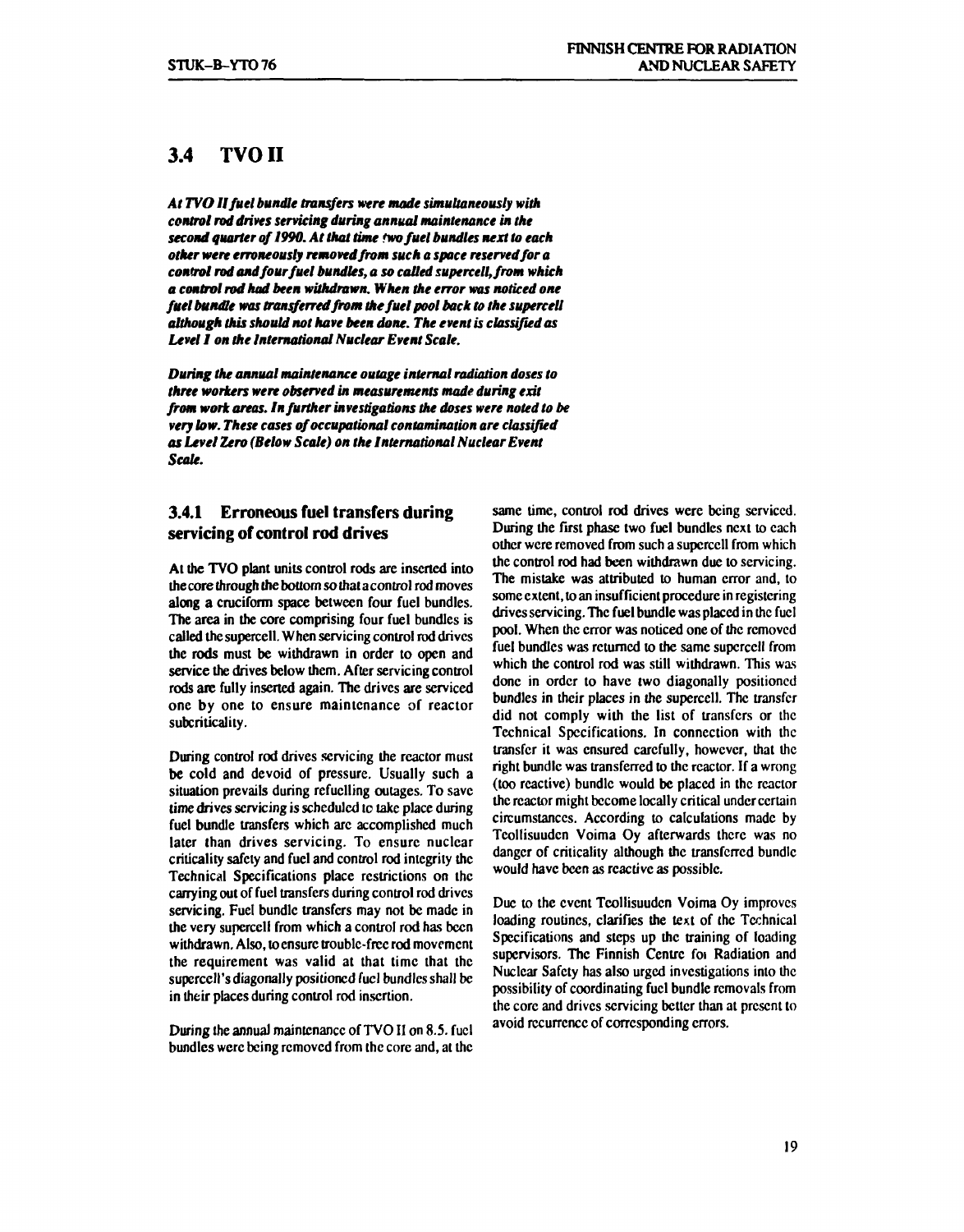#### **3.4.2 Cases of mild occupational contamination**

During the annual maintenance of TVOII a valve  $(V5)$ was being installed in the shutdown cooling system. In connection with a pipe cutting job on 9.5. a plant maintenance man cleaning a work area received a minor amount of radioactive materials in his body. The event was detected in a routine radiation measurement during exit from the plant unit. The plant maintenance man did not use respiratory protection in his work since it was not required in the instructions displayed in the work area.

The whole body dose of the plant maintenance man was measured at the Finnish Centre for Radiation and Nuclear Safety the next day. On the basis the measurement, the internal radiation dose to the individual during the event was below 0.7 mSv. The external radiation dose uptake by the individual during the 1990 annual maintenances of the TVO plant units was otherwise 2.3 mSv (quarterly limit 25 mSv).

In connection with the event a spreading of radioactive substances even outside the work area was noticed at TVO II which was due to work method and insufficient protection. The area was decontaminated without delay.

Also a second case of mild occupational contamination occurred during the annual maintenance of TVO II. A sub-contractor to Teollisuuden Voima Oy employed a subcontractor to install the parts of a valve (VIS) of the shutdown cooling system in their place. On 1S.S. the two-member team did not present a radiation work permit to the radiation protection technician which is a routine requirement when entering the work area. Teollisuuden Voima Oy's sub-contractor had not handed over a work permit to the workers. On the basis of training given by Teollisuuden Voima Oy they should have been aware of the correct procedure. The workers did not wear respiratory protection although instructions in the work area indicated this should have been done. There were radioactive substances in the work area which had ended up there as a result of the above mentioned pipe cutting job.

In a routine radiation measurement during exit from the plant one worker was noted to have received radioactive substances in his body. A whole body measurement was conducted for him also in the Finnish Centre for Radiation and Nuclea. Safety. On

the basis of the measurement the individual's internal radiation dose arising from the event was noted to be less than 0.7 mSv. The individual's external radiation dose otherwise incurred at die TVO plant units during the annual maintenances of 1990 was 4.6 mSv (quarterly dose limit 25 mSv).

The events have a bearing on occupational safety since the general objective is to maintain radiation exposure as low as practicable. The radiation dose arising from radioactive materials which end up in the body is normally much lower than the external radiation dose arising from work.

Owing to the event, Teollisuuden Voima Oy clarified i.a. the use of instructions displayed by radiation protection personnel in the work areas. Also, in worker training, special attention is paid to the correct use of protective equipment and work permits.

#### **3.4 J Radioactive metal particle gets in the eye of a worker**

During the annual maintenance of TVO II on 18.5. work was being done at the bottom of the reactor service pool and the surface of the RPV head's seal was being cleaned. As protective equipment at work plastic clothing, rubber boots, rubber gloves and respiratory protection equipment ( so called half masks) were worn.

A worker on a cleaning assignment went for a break in the plant's restrooms for the employees. In a routine radioactive contamination measurement during exit control a radiation level in excess of the reference level was observed in the region of the worker's left eye. The eye region was flushed from the outside. As new measurement indicated radioactive substances in the eye region, the worker was escorted by the plant radiation protection technician to the eye clinic of a hospital in the town oi Pori. In a flushing of the eye region and the eye which was carried out at the clinic, a sma'l active metal particle came off in the flushing bowl. A physician examined the eye and its surface with a microscope. No perceivable changes were noticed. According to the physician the particle may have been on the conjunctiva of the lower lid.

The metal particle was examined at the TVO nuclear power plant. Its diameter was assessed at ca. 0.15 mm and its activity was laboratory-measured. Laboratory analysis suggests that the material originates in a metal alloy used in the reactor's fuel channels.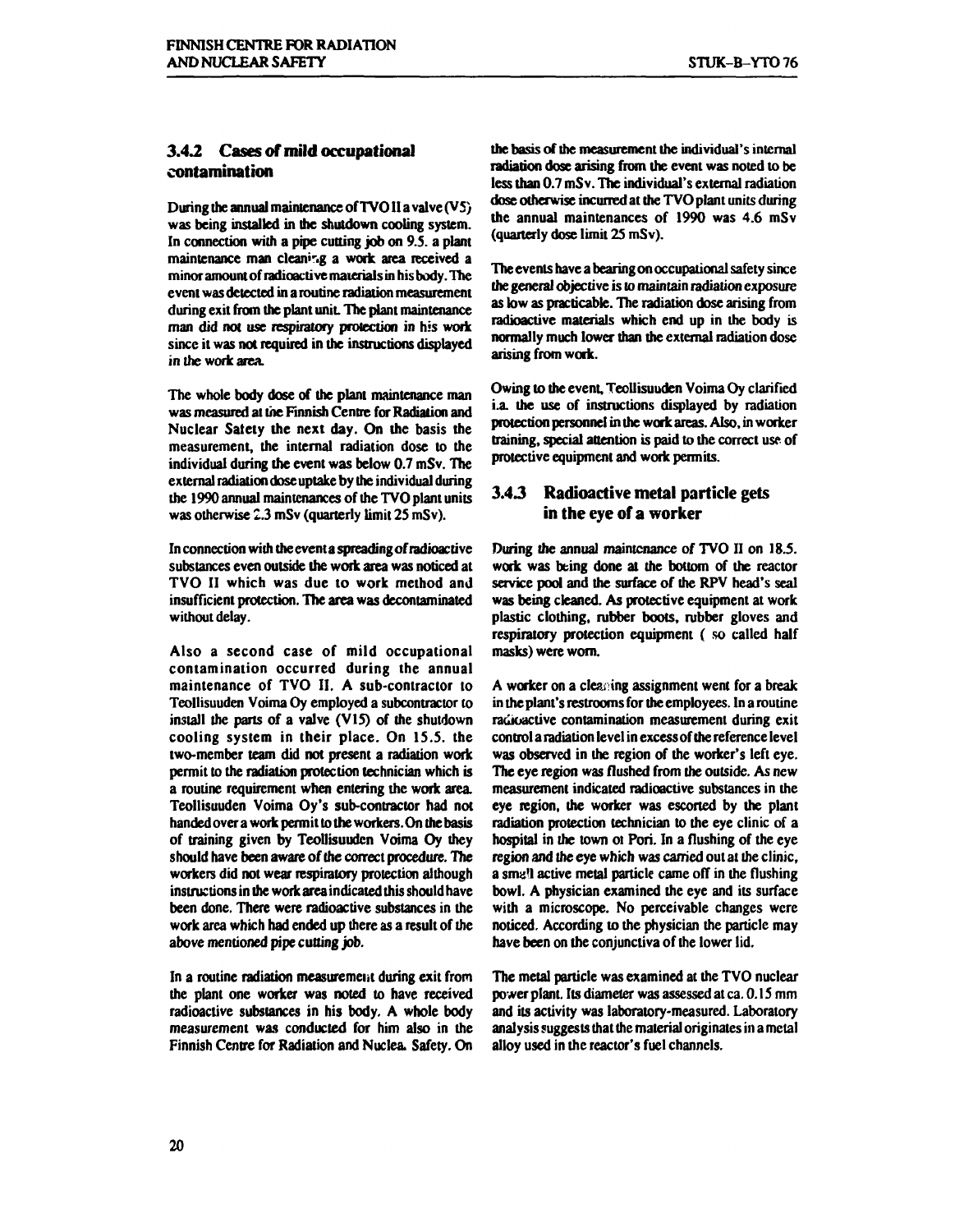**The worker visited the Finnish Centre for Radiation and Nuclear Safety on 21.5. for a whole body measurement the results of which confirmed that**  contam nation had left the eye region. Also the metal **particle was check measured.** 

**The information obtained of the activity of the metal particle shows that the radiation depth dose to the worker arising from it is low. Assuming that the exposure had lasted for about four hours, the radiation dose to the eye has certainly been less than 10 mSv.**  The dose is very unevenly distributed, though.

**The estimated radiation dose to the worker was within statutory limits.** 

**An investigation was carried out at the TVO nuclear power plant whether activity in the form of loose particles can be found in work areas. The results indicate that this can happen in reactor-related assignments such as control rod drives servicing. In such cases it is necessary to clean work areas carefully**  and to give thorough training to workers concerning **work in contaminated areas.**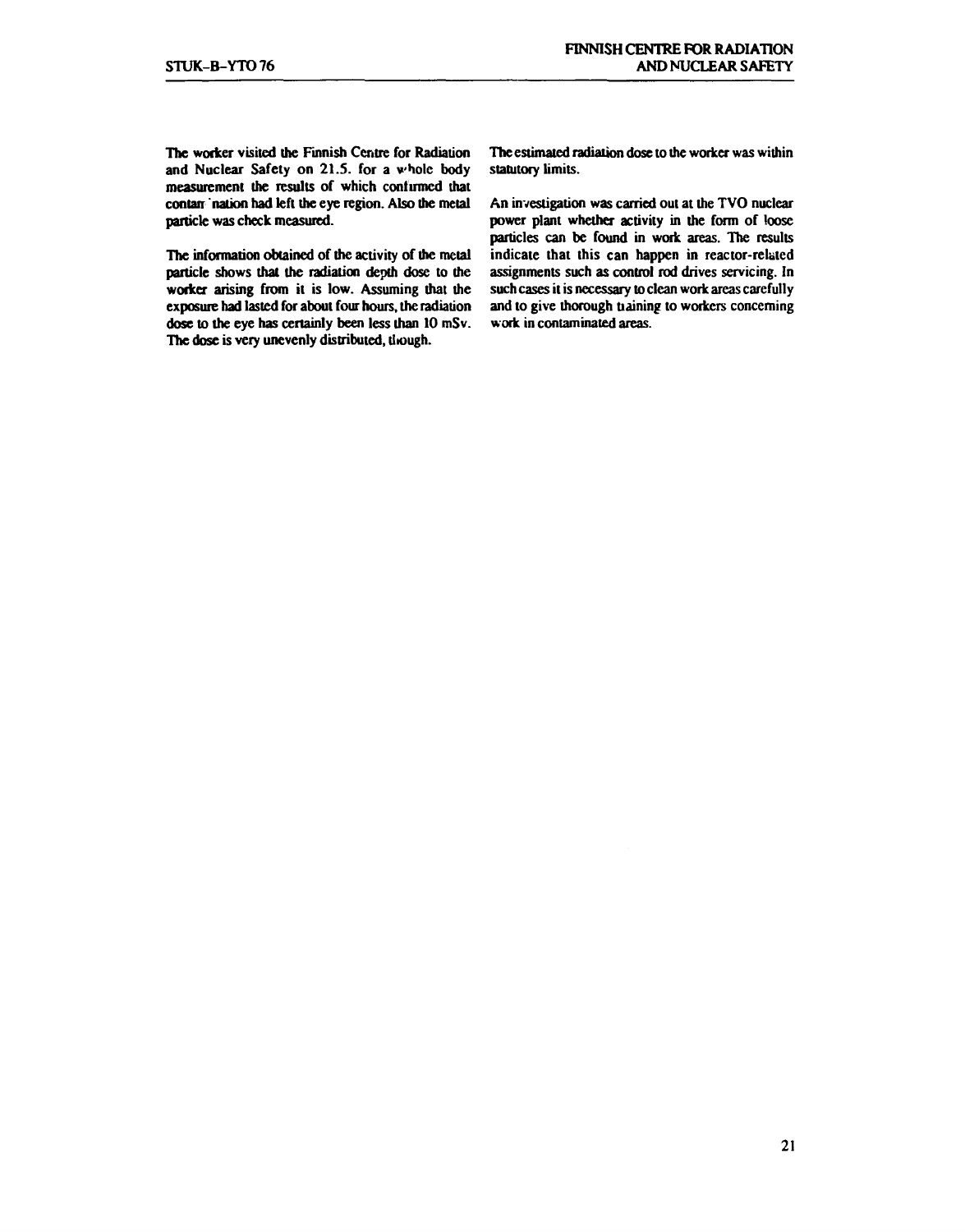# **4 RADIATION SAFETY**

*Individual occupational radiation doses during the second quarter of 1990 were clearly below the dose limit. Also the collective occupational radiation dose from the beginning of die year at both plant sites was clearly below the limit recommendation given in the guides of the Finnish Centre for Radiation and Nuclear Safety. External releases of radioactivity were considerably below the release limits. Only small amounts of nuclides originating in nuclear power plants were detected in samples taken in the vicinity of nuclear power plants.* 

### **4.1 Criteria of occupational radiation protection**

**Occupational radiation protection is based on legislation and the recommendations of the International Commission on Radiological Protection (ICRP). Radiation doses are aimed to be kept as low as practicable.** 

**In addition, dose limits for individual occupational radiation doses have been set by the authorities. The dose limits are set so that the health risk to workers from radia 'on is low and comparable to occupational risks in professions which are considered safe.** 

**Total exposure arising from radiation is assessed by the sum of the individual occupational radiation doses, the collective radiation dose.** 

# **4.2 Individual occupational radiation doses**

**Individual occupational radiation doses in the report period remain below the dose limit for three months, 25 mSv. The highest individual radiation dose during**  the report period was 13.4 mSv and it was received at **the TVO plant. It is also the highest individual radiation dose from the beginning of 1990 until the end of the report period.** 

**The distribution of individual occupational doses in the report period is given in Table III which specifies the number of individuals in each dose range and at each plant site. The Table also shows a distribution which is the total number of workers in each dose range. The distributions comprise the doses of persons who have been recorded as nuclear power plant workers in the central dose file of the Finnish Centre for Radiation and Nuclear Safety.** 

# **43 Collective occupational radiation exposure**

**In the report period, the collective occupational radiation dose at the Loviisa plant totalled 0.03 manS v and at the TVO plant 1.38 manSv.** 

**The collective occupational radiation exposure from the beginning of 1990 until the end of the report period was 0.08 manSv at the Loviisa plant and 1.48 manSv at the Olkiluoto plant.** 

**The collective radiation dose mainly accumulates during the annual maintenances of the plant units. The annual maintenances of the TVOplant units took place during this report period. The dose limit recommended in the guides of the Finnish Centre for Radiation and Nuclear Safety is 5 manSv/GWe per installed electrical power in one year which is in total 4.45 manSv/year for the Loviisa units and 7.1 manSv/year for the TVO units.**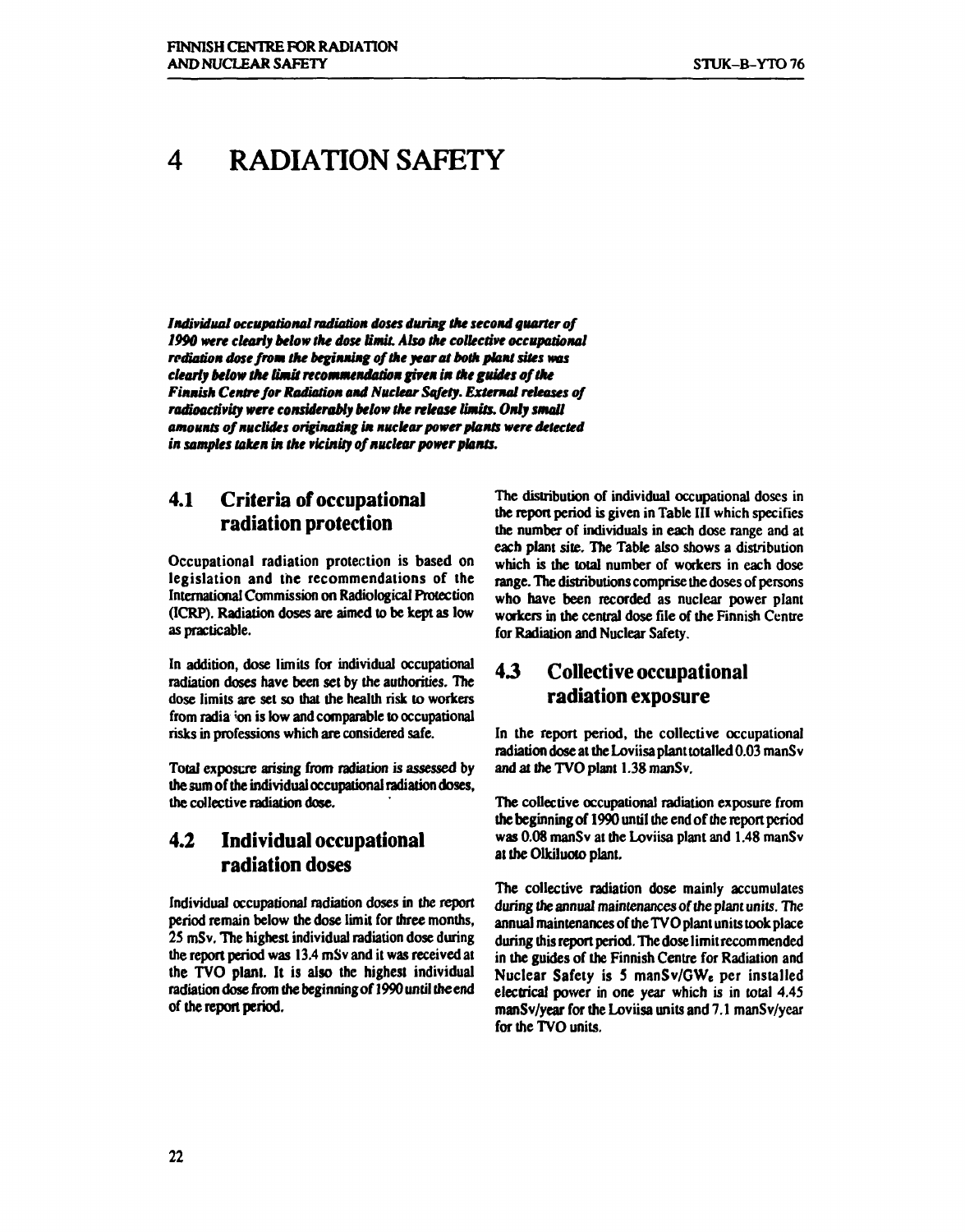| Dose range<br>(mSv) |                | Number of persons in the dose range |                    |                        |                |                           |  |
|---------------------|----------------|-------------------------------------|--------------------|------------------------|----------------|---------------------------|--|
|                     |                | Second quarter 1990                 |                    | From beginning of 1990 |                |                           |  |
|                     | <b>Loviisa</b> | <b>TVO</b>                          | Total <sup>2</sup> | <b>Loviisa</b>         | <b>TVO</b>     | <b>Total</b> <sup>2</sup> |  |
| < 0.5               | 62             | 339                                 | 405                | 74                     | 347            | 423                       |  |
| $0, 5 - 1$          | 14             | 220                                 | 251                | 17                     | 226            | 260                       |  |
| $1 - 2$             | 6              | 204                                 | 229                | 10                     | 206            | 234                       |  |
| $2 - 3$             |                | 92                                  | 98                 | 10                     | 99             | 114                       |  |
| $3 - 4$             |                | 57                                  | 65                 | 3                      | 65             | 76                        |  |
| $4 - 5$             |                | 27                                  | 38                 |                        | 30             | 41                        |  |
| $5 - 6$             |                | 18                                  | 19                 |                        | 19             | 21                        |  |
| $6 - 7$             |                | 8                                   | 9                  |                        | 9              | 10                        |  |
| $7 - 8$             |                | 8                                   | 8                  |                        | 9              | 9                         |  |
| $8 - 9$             |                | $\overline{\mathbf{3}}$             | 4                  |                        | 5              | $\boldsymbol{6}$          |  |
| $9 - 10$            |                | 4                                   | 5                  |                        | 4              | 5                         |  |
| $10 - 11$           |                |                                     | $\overline{c}$     |                        |                | $\overline{\mathbf{c}}$   |  |
| $11 - 12$           |                | $\overline{c}$                      | $\overline{c}$     |                        | $\overline{c}$ | $\overline{2}$            |  |
| $12 - 13$           |                | $\overline{c}$                      | $\overline{c}$     |                        | $\overline{2}$ | $\overline{c}$            |  |
| $13 - 14$           |                | 1                                   | $\mathbf{1}$       |                        | ı              |                           |  |
| $14 - 15$           |                |                                     |                    |                        |                |                           |  |
| $15 - 16$           |                |                                     |                    |                        |                |                           |  |
| $16 - 17$           |                |                                     |                    |                        |                |                           |  |
| $17 - 18$           |                |                                     |                    |                        |                |                           |  |
| $18 - 19$           |                |                                     |                    |                        |                |                           |  |
| $19 - 20$           |                |                                     |                    |                        |                |                           |  |
| $20 - 25$           |                |                                     |                    |                        |                |                           |  |
| $> 25$              |                |                                     |                    |                        |                |                           |  |

*Table III. Occupational dose distribution in the report period and from beginning of 1990 until end of report period.* 

**\* These columns also include the data of those Finnish workers who have received doses at the Swedish nuclear power plants. The same person may have worked at both Finnish plant sites as well as in Sweden.** 

# **4.4 Releases and radiation doses in the environment**

External releases of radioactivity in the report period were considerably below the authorised standard release limits (Table IV).

The release limits have been determined so that for the individuals with the highest exposure, the annual whole-body radiation dose will not exceed 0.1 manSv. This is about 1/50 of the dose received annually from natural background radiation, radon included, and 1/50 of the statutory dose limit for the population. The release limits have been established for such nuclides and release channels as have significance from the viewpoint of the possibility of exceeding the individual dose limit.

The radiation doses calculated on the basis of the release reports for those who live in the vicinity of nuclear power plants arc low and arc about a thousandth part of their annual radiation exposure.

Release of carbon 14 causes a global collective dose which is approximately as high as the reference dose limit (5 manSv/GW $<sub>c</sub>$  per installed electrical power) in</sub> the guide of the Finnish Centre for Radiation and Nuclear Safety. This collective reference dose limit is based on the limitation of the annual dose arising from the widespread use of nuclear power below 0.1 mSv per individual living in the future. When defining the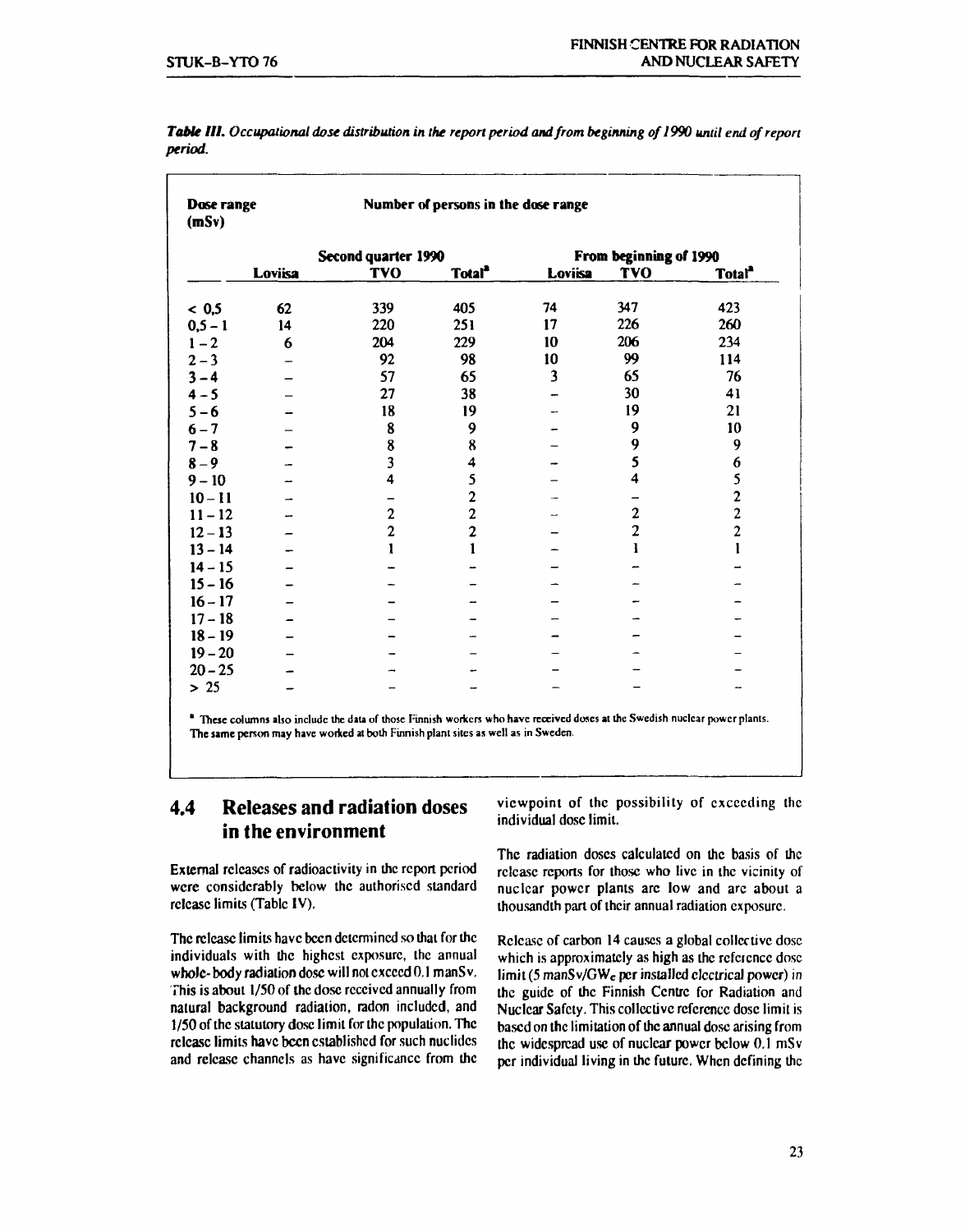|                              | Releases into the air (Bq) <sup>a</sup>                                                                                  |                                               |                    |                          |
|------------------------------|--------------------------------------------------------------------------------------------------------------------------|-----------------------------------------------|--------------------|--------------------------|
| <b>Plant</b> site            | Noble gases<br>(Krypton 87<br>equivalents)                                                                               | <b>Iodines</b><br>(Iodine 131<br>equivalents) | <b>Acrosols</b>    | Tritium Car-<br>bon $14$ |
| Loviisa                      |                                                                                                                          |                                               |                    |                          |
| Report period                | b c<br>$b \quad c$                                                                                                       | $3.1 \cdot 10^{6}$                            | $2.2 \cdot 10^7$   | d<br>$1.4 \cdot 10^{11}$ |
| <b>Early 1990</b>            |                                                                                                                          | $3.9 \cdot 10^{6}$                            | $2.3 \cdot 10^7$   | d<br>$3.4 \cdot 10^{11}$ |
| <b>Olkiluoto</b>             |                                                                                                                          |                                               |                    |                          |
| Report period                |                                                                                                                          | 8.7 $\cdot$ $10^{11}$ 2.9 $\cdot$ $10^{7}$    | $8.0 \cdot 10^{7}$ | $2.8 \cdot 10^{10}$<br>d |
| Early 1990                   | $8.7 \cdot 10^{11}$                                                                                                      | $2.9 \cdot 10^{7}$                            | $8.2 \cdot 10^{7}$ | đ<br>$4.6 \cdot 10^{10}$ |
| <b>Annual release limits</b> |                                                                                                                          |                                               |                    |                          |
| Loviisa                      |                                                                                                                          |                                               |                    |                          |
| Olkiluoto                    | 2.2 $\cdot$ 10 <sup>16e</sup> 2.2 $\cdot$ 10 <sup>11e</sup><br>1.8 $\cdot$ 10 <sup>16</sup> 1.1 $\cdot$ 10 <sup>11</sup> |                                               |                    |                          |
|                              | Releases into water (Bq) <sup>a</sup>                                                                                    |                                               |                    |                          |
| <b>Plant site</b>            | <b>Tritium</b>                                                                                                           | Other nuclides                                |                    |                          |
| Loviisa                      |                                                                                                                          |                                               |                    |                          |
| Report period                | $4.9 \cdot 10^{12}$                                                                                                      | $1.4 \cdot 10^{7}$                            |                    |                          |
| Early 1990                   | $9.3 \cdot 10^{12}$                                                                                                      | $2.6 \cdot 10^{7}$                            |                    |                          |
| Olkiluoto                    |                                                                                                                          |                                               |                    |                          |
| Report period                | $4.2 \cdot 10^{11}$                                                                                                      | $1.5 \cdot 10^{10}$                           |                    |                          |
| Early 1990                   | $7.5 \cdot 10^{11}$                                                                                                      | $1.9 \cdot 10^{10}$                           |                    |                          |
| <b>Annual release limits</b> |                                                                                                                          |                                               |                    |                          |
|                              |                                                                                                                          | $1.5 \cdot 10^{14}$ 8.9 $\cdot 10^{116}$      |                    |                          |
| Loviisa                      | $1.8 \cdot 10^{13}$                                                                                                      | $3.0 \cdot 10^{11}$                           |                    |                          |

#### *Table IV. External releases ofradioactivity at each plant site, 2nd quarter 1990.*

**report period. From beginning of 1990 the estimates were 1.7-10<sup>11</sup> Bq and 3.0- 10"Bq, correspondingly.** 

**\*** The numerical value shows the release limit for the plant site on the presumption that there will be no releases of other release **types. The release limit is set so that the sum of the various types of release limit shares is equal to or smaller than 1.** 

average of 10 kW of electric power per person will be generated by nuclear power in the whole world truncated at 500 years. The use of nuclear energy in

collective dose limit it has been presupposed that an Finland at present is about  $1/20$  of the mentioned average of  $10 \text{ kW}$  of electric power per person will be value.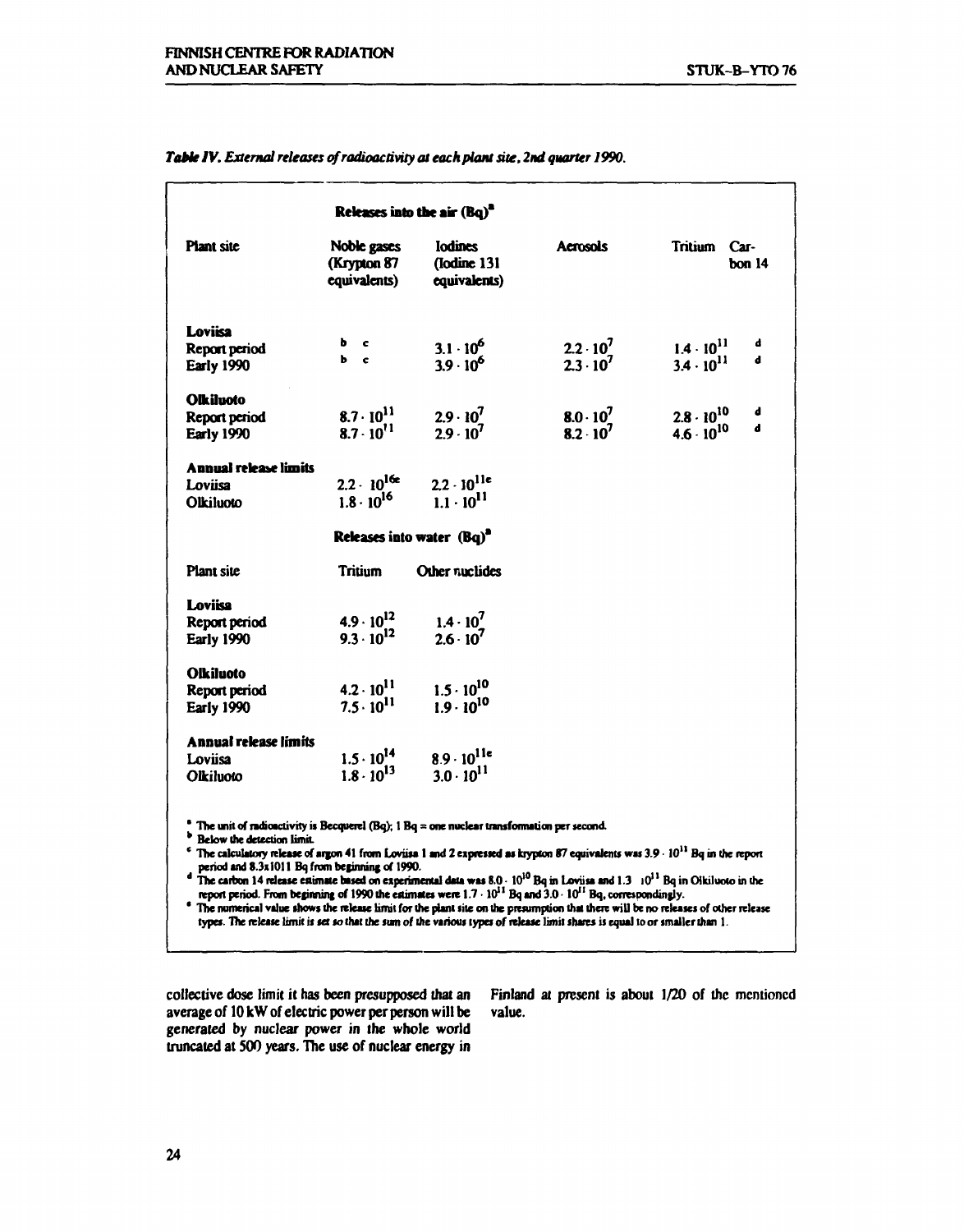# **4.5 Radioactivity of environmental samples**

**Radiation safety in the vicinity of nuclear power plants is monitored by means of regular sampling and analysis programmes. The objective of this monitoring is to follow the dispersion of external releases of radioactivity and their transfer to food chains and to ensure that discharges remain below set limits.** 

**During this quarter about 200 samples were examined. Nuclides originating in a nuclear power plant (manganese 54, cobalt 60, silver 110m) were detected in most indicator samples taken in the marine environment in Loviisa. Indicator samples are samples in which the elements to be examined accumulate. Such samples of the marine environment are e.g. crustaceans and certain species of bivalves and algae. Also, one rain water sample taken in the vicinity of Loviisa contained cobalt 60. Three sea water samples from Olkiluoto contained manganese 54 and cobalt 60 and one sample contained also cobalt 58. Most** 

samples of bladder wrack and sedimenting matter **contained manganese 54, cobalt 58 and cobalt 60. In addition, chromium 51 was delected in three and zinc 65 in two samples of bladder wrack. Part of the silver 110m present in some samples still originates in the Chernobyl fallout. Pan of the tritium in sea water**  samples originates in power plant emissions and part **in fallout AH die detected concentrations were low and do not give rise to any action.** 

**In environmental samples, the nuclide contents of the measurement results of radioactive substances originating in puwer plants correlate with power company release reports for the quarter under review and the preceding quarter taking the different behaviour of nuclides in nature and their detection limits in measurements into account.** 

**Apan from artificial radionuclides, environmental samples also usually contain natural radionuclides (uranium and thorium scries, beryllium 7 and potassium 40).**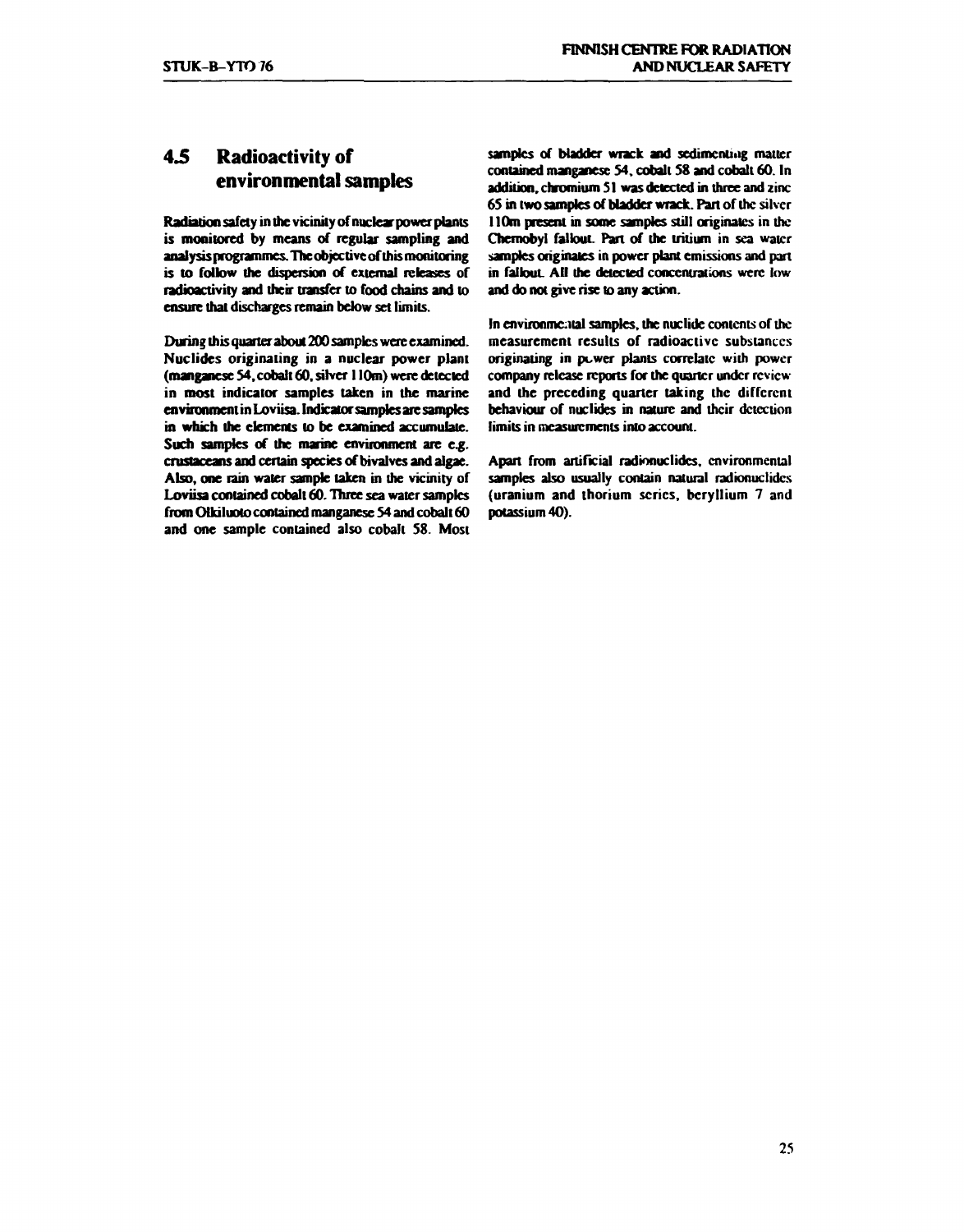# **5 OTHER MATTERS RELATING TO THE USE OF NUCLEAR ENERGY**

**Nothing reportable.**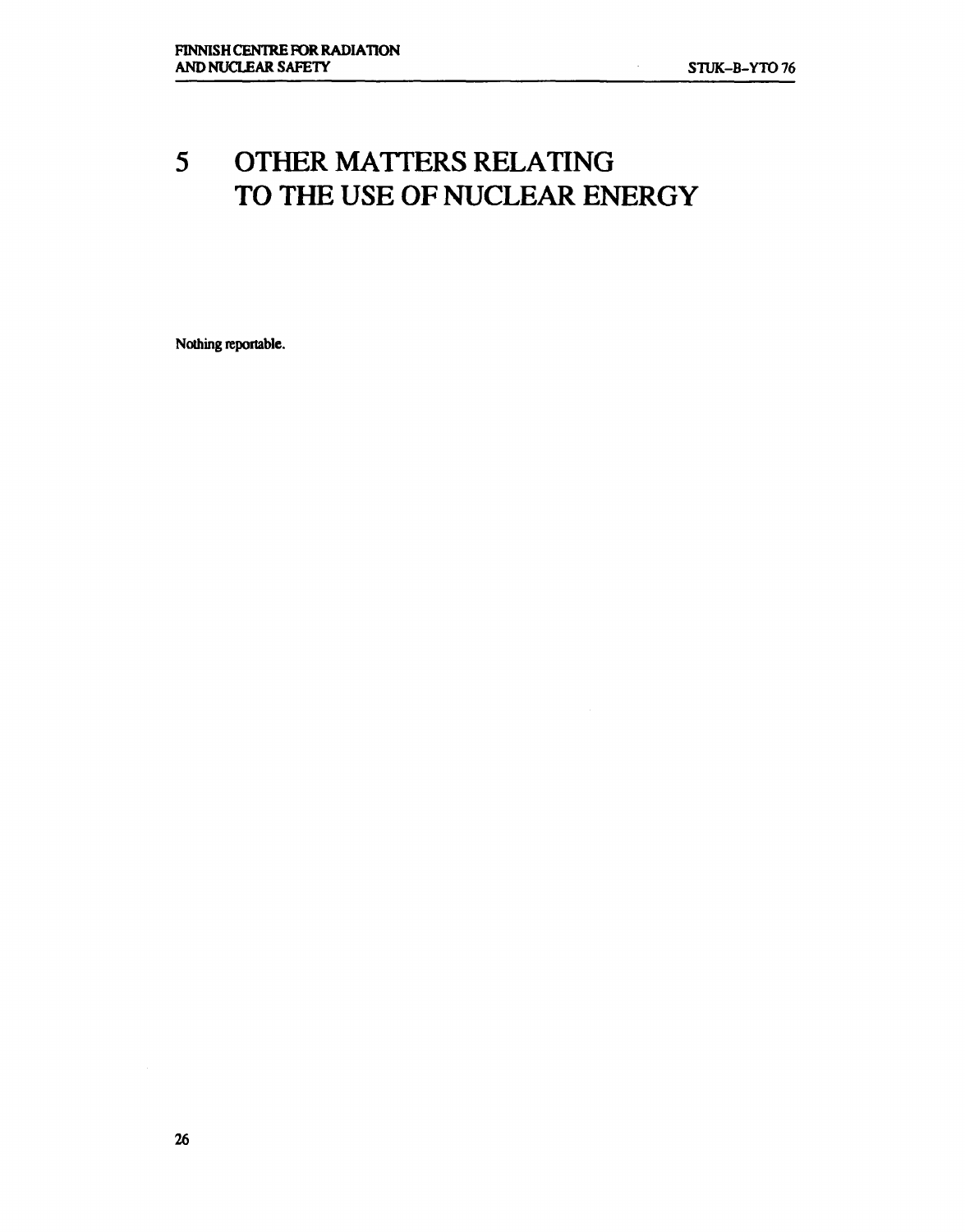# **APPENDIX 1**

# **REGULATORY CONTROL OF NUCLEAR FACILITIES**

**The regulatory control perforemd by the Finnish Centre for Radiation and Nuclear Safety encompasses the following areas (the granting of the licenses mentioned in parentheses is recommended when the control activities have been completed and ns reason for withholding the license has arisen):** 

#### **Construction Phase**

- **Preliminary plans of the nuclear facility**
- **Location and environmental effects of the plant**
- **Arrangements for nuclear fuel and nuclear waste management (Decision in principle)**
- **Preliminary safety analysis report on the planned structure and operation of the plant as well as the preliminary safety analyses**
- **Safety classification of components and structures**
- **Quality assurance plan**
- **Plans concerning nuclear fuel and nuclear waste management**
- **Physical protection and emergency preparedness (Construction permit)**
- **Construction plans, manufacturers, final construction and installation of components and structures**
- **Performance tests of systems**
- Final safety analysis report on the structure and **operation of the plant and the final safety analyses**
- **Composition and competence of the operating organisation**
- **Technical specifications**
- **Nuclear fuel management and safeguards**
- **Methods of nuclear waste management**
- **Physical protection and emergency preparedness (Operating licence)**

#### **Operating Phase**

- **Start-up testing at various power levels**
- **Maintenance, inspections and testing of components and structures**
- **Operation of systems and the whole plant**
- **Operation and competence of the operating organisation**
- **Exceptional events**
- **Repairs and modifications**
- **Refuelling**
- **Nuclear fuel management and safeguards**
- **Nuclear waste management**
- **Radiation protection and safety of the environment**
- **Physical protection and emergency preparedness**
- **Observance of quality assurance programme**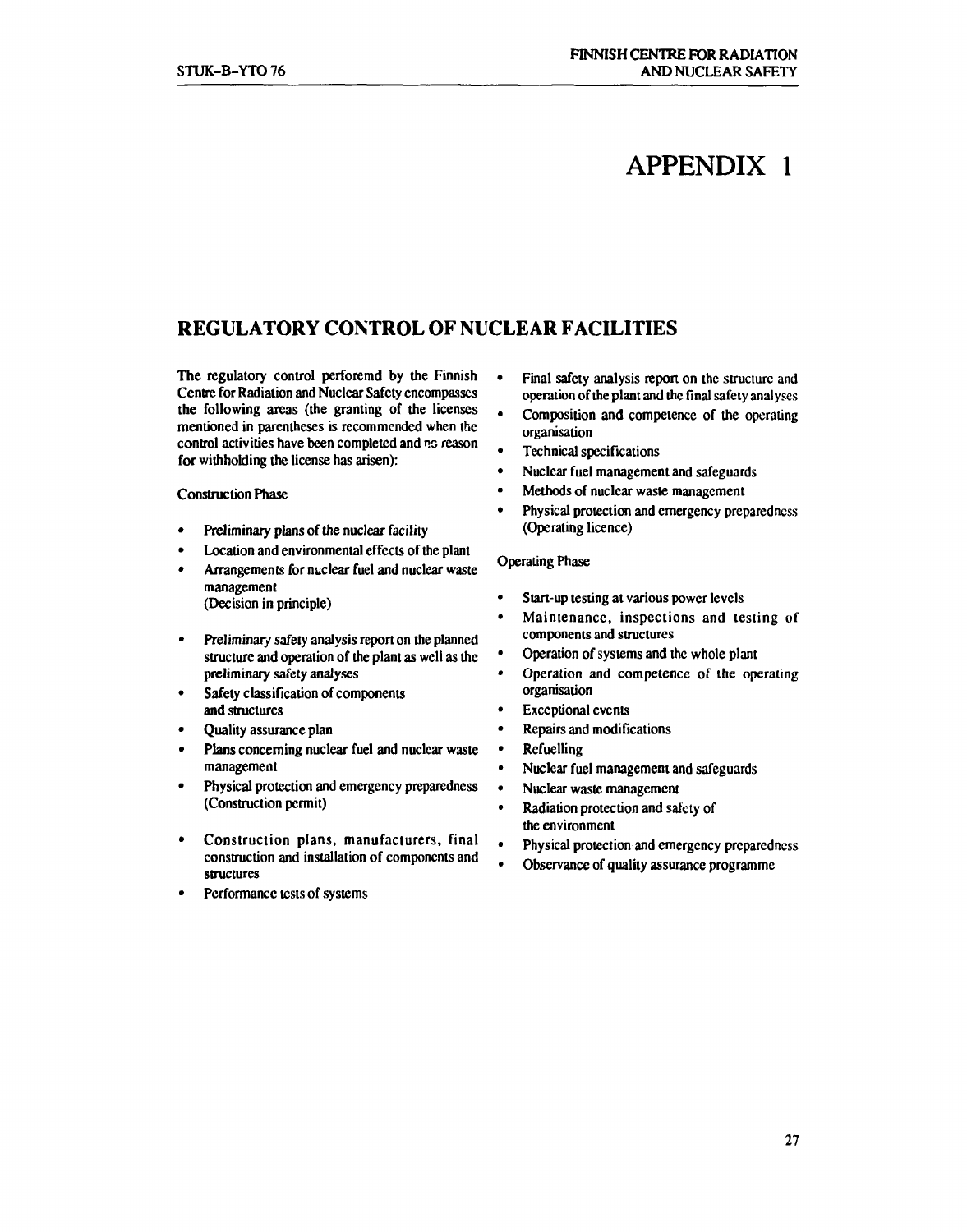# **APPENDIX 2**

| <b>Plant</b><br>unit | Start-up  | Commercial<br>operation | Rated power<br>(gross/net,MW) | Type,<br><b>Supplier</b>                                    |
|----------------------|-----------|-------------------------|-------------------------------|-------------------------------------------------------------|
| Loviisa 1            | 8.2.1977  | 9.5.1977                | 465/445                       | <b>Pressurized water reactor</b><br>(PWR), Atomenergoexport |
| Loviisa 2            | 4.11.1980 | 5.1.1981                | 465/445                       | <b>Pressurized water reactor</b><br>(PWR), Atomenergoexport |
| <b>TVOI</b>          | 2.9.1978  | 10.10.1979              | 735/710                       | <b>Boiling water reactor</b><br>(BWR), Asea Atom            |
| <b>TVO II</b>        | 18.2.1980 | 1.7.1982                | 735/710                       | Boiling water reactor<br>(BWR), Asea Atom                   |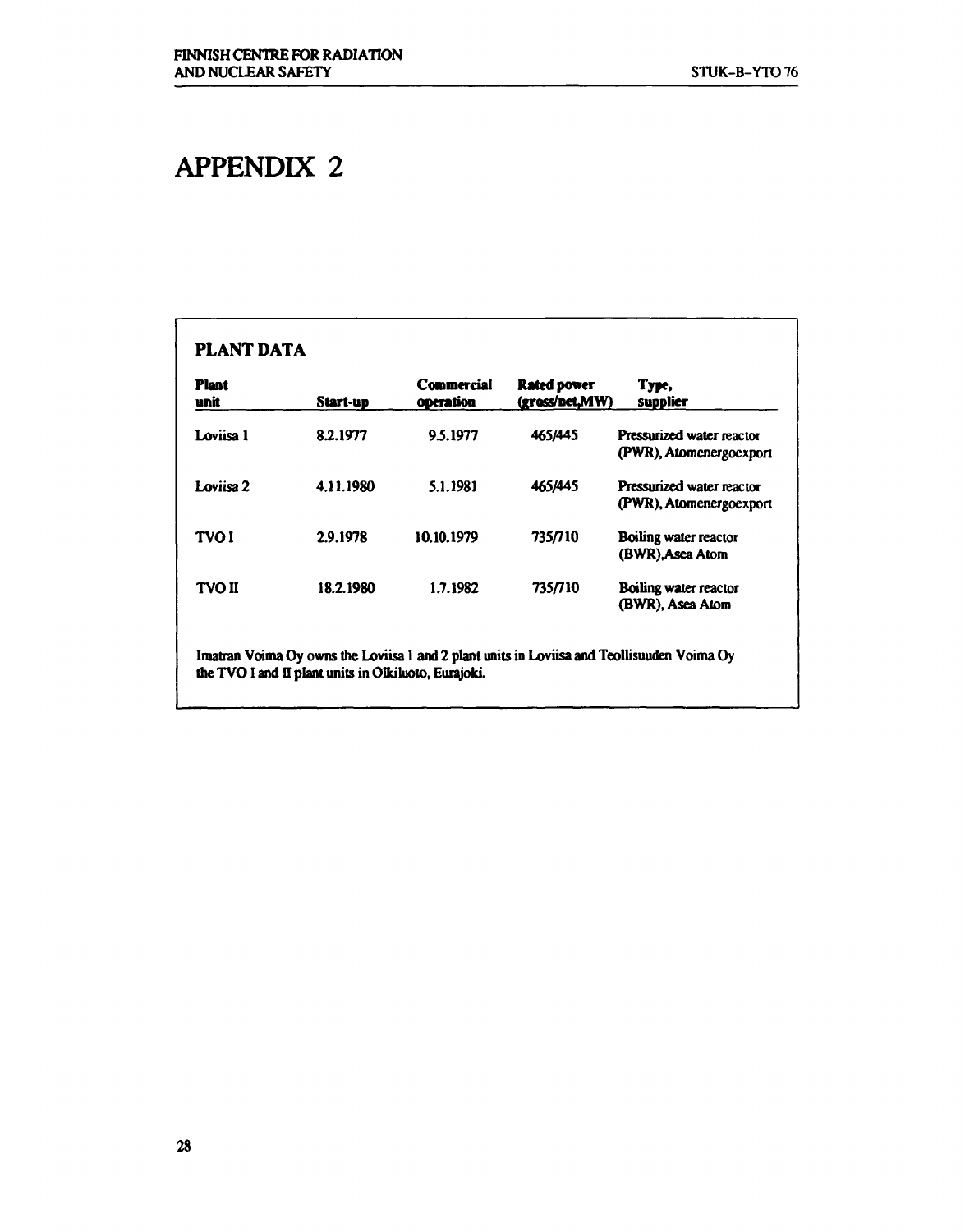# **Experts**

**The following individuals have participated in the drawing up of this report:** 

**Harri Aho** Pentti Rannila<br> *Juhani Hinttala* **Alexandria Andre Andre Andre Andre Andre Andre Andre Andre Andre Andre Andre Andre Andre Andre Andre Andre Andre Andre Andre Andre Andre Andre Andre Andre Andre Andre Andre** Riitta Hännine..<br> **Riitta Hännine..**<br> **Riikki Saari**<br> **Riikki Saari Seppo Klemola Marja Leena Kuutti** Kirsti-Liisa Sjöblom **Olli Nevander** Kirsti-Liisa Sjöblom **Olli Nevander Olli Nevander Heimo Takala Mervi Olkkonen (translation)** 

**Jorma Rantakivi<br>Veli Riihiluoma**